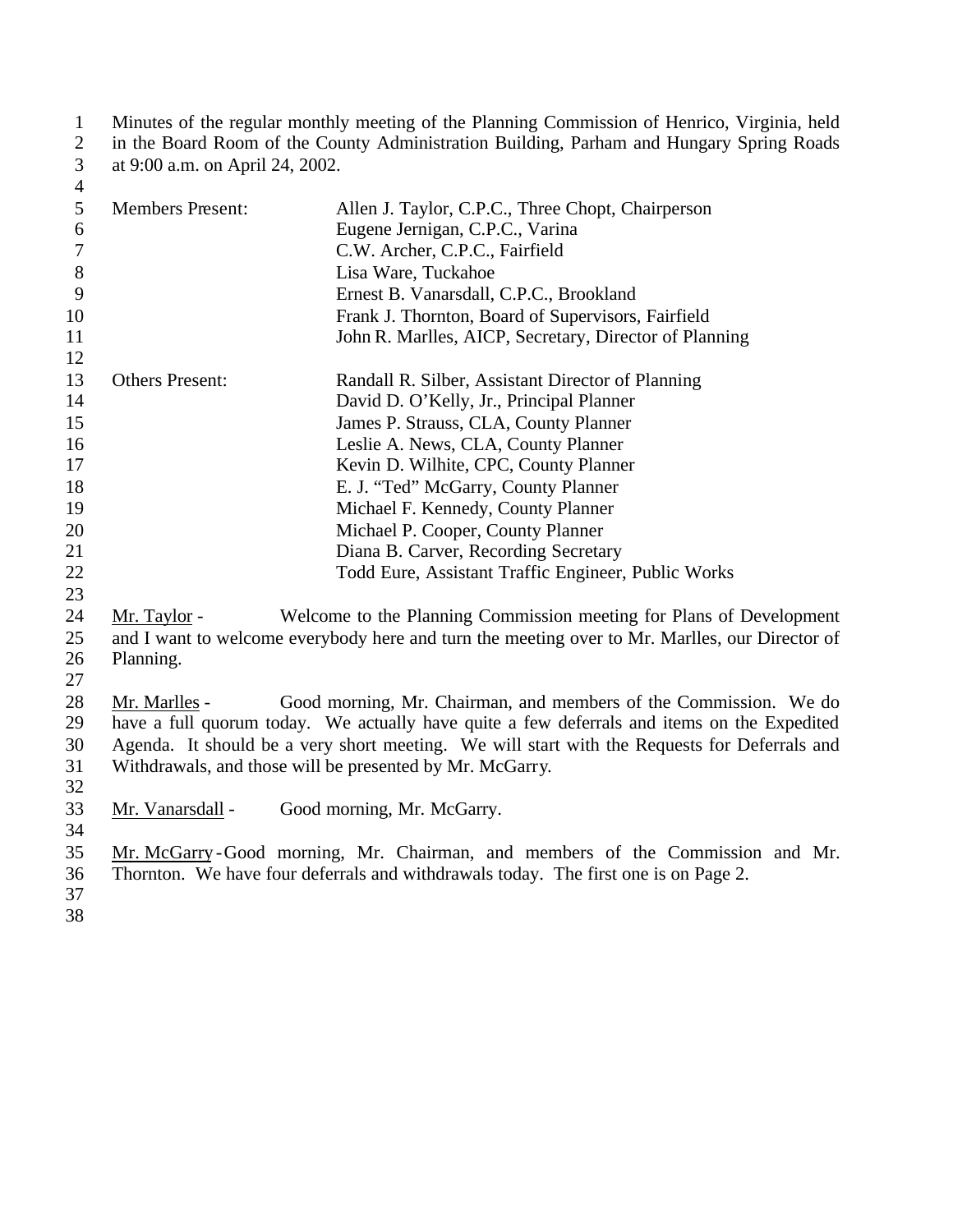#### 38 **TRANSFER OF APPROVAL**

- 39 POD-29-94 Helig Meyers Distribution Center – 8820 Park Central Drive **Scott Traynham for Norman Seay: Request for approval of** a transfer of approval, as required by Chapter 24, Section 24- 106 of the Henrico County Code from Val T. Orton Trustee, Heilig-Meyers Furniture Company to Norman Seay. The 5.990 acre site is located on the west line of Park Central Drive, approximately 1,800 feet north of Parham Road on parcel 789-760-0587. The zoning is O-SC, Office/Service District (Conditional). **(Fairfield)** 40 41 Mr. McGarry -The applicant has requested deferral to your meeting of May 22, 2002. 42 43 Mr. Taylor - Is there anyone who is opposed to the deferral of POD-29-94 in the 44 audience? All right. Mr. Archer. 45 46 Mr. Archer - All right, Mr. Chairman, I move approval of the request for deferral to the 47 May 22, 2002. 48 49 Mr. Vanarsdall - Second. 50 51 Mr. Taylor - Motion made by Mr. Archer and seconded by Mr. Vanarsdall to defer 52 POD-29-94 to May 22, 2002. All in favor say aye. All opposed say no. The motion passes. 53 54 At the request of the applicant, the Planning Commission deferred Transfer of Approval for 55 POD-29-94, Helig-Myers Distribution Center – 8820 Park Central Drive, to its meeting on May 56 22, 2002. 57 58 **TRANSFER OF APPROVAL** 59 POD-69-85 Summit Breckinridge Apartments – 9951 Racquet Club Lane **Real Estate Advisory, L.L.C.:** Request for approval of a transfer of approval, as required by Chapter 24, Section 24-106 of the Henrico County Code from Summit Properties Partnership to Real Estate Advisory, L.L.C. The 21.370 acre site is located along Gaskins Road, approximately 700 feet
- 60
- 61 Mr. McGarry -The staff is recommending deferral to your May 22, 2002 meeting. There seems

north of W. Broad Street (U. S. Route 250) on parcels 753-760- 0679 and 753-760-3407. The zoning is R-5C, General

Residence District (Conditional). **(Three Chopt)**

- 62 to be some insufficient information that is sufficient to complete the review and the inspection.
- 63
- 64 Mr. Taylor Is there anyone opposed to the deferral of POD-69-85 in the audience,
- 65 Summit Breckinridge Apartments? There being none, I will move deferral of POD-69-85 to
- 66 May 22, 2002.
- 67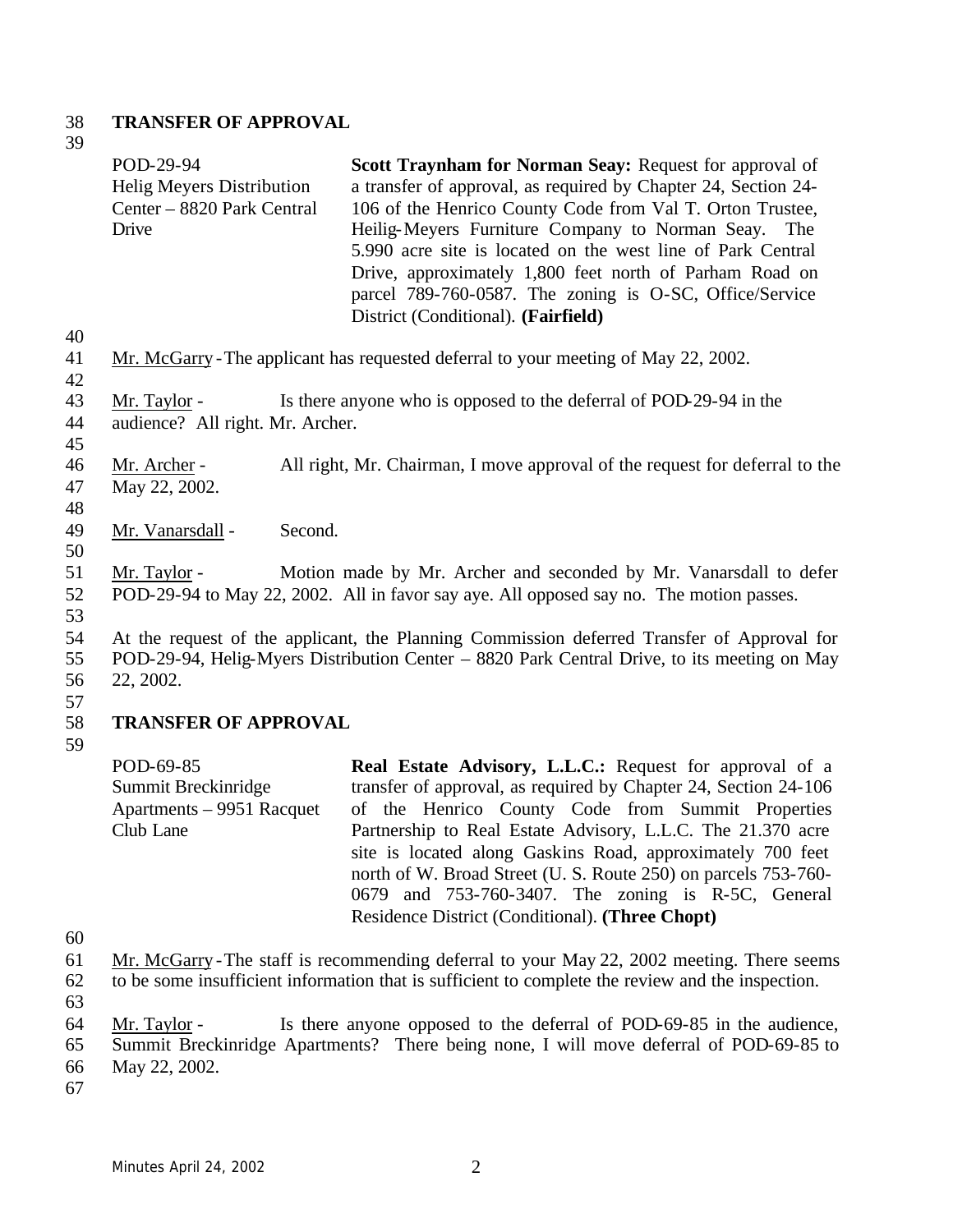The Planning Commission deferred Transfer of Approval, POD-69-85, Summit Breckinridge Apartments – 9951 Racquet Club Lane, to its meeting on May 22, 2002. Mr. Vanarsdall - Mr. Chairman, I have a question about that. I notice that he said the Planning Commission is deferring it. It always concerns me that the applicant wouldn't want to defer a case. Did the applicant refuse to defer the case? 80 Mr. Taylor - I think this is an administrative deferral. Mr. McGarry- Our approval letters read either the applicant has requested it or the Commission, and so that is why it got written up precisely. 85 Mr. Vanarsdall - So the staff wanted it deferred? Mr. McGarry -Yes, sir. 89 Mr. Vanarsdall - We ought to be indicating that. Mr. Taylor - All right. We will ask that that be indicated. That was not at the request of the Planning Commissioner. It was at the request of the administrative process. 94 Mr. Vanarsdall - Thank you. **PLAN OF DEVELOPMENT (Deferred from the February 27, 2002, Meeting)**  POD-95-00 Superstar, Inc. Service Center – 9999 Brook Road (POD-3-96 Revised) **Keith & Associates for Superstar, Inc.:** Request for approval of a revised plan of development, as required by Chapter 24, Section 24-106 of the Henrico County Code to construct a onestory, three service bay addition to an existing convenience store with fuel pumps. The 1.316 acre site is located at 9999 Brook Road at the southeast corner of Brook Road (U.S. Route 1) and J.E.B. Stuart Parkway on parcel 783-769-9052 (33-A-3C). The zoning is B-3C, Business District (Conditional). County water and sewer. **(Fairfield)** Mr. McGarry- The applicant is requesting deferral to June 26, 2002. Mr. Taylor- Is there anyone in the audience who is opposed to the deferral of POD-95- 00, Superstar, Inc.? There is opposition, so we will leave it on the agenda. Mr. Archer - Mr. Chairman, before we do that, since this is a deferral request, the applicant is not here. We have been bouncing this thing around now for almost two years, and

Mr. Taylor - Motion made by Mr. Taylor and seconded by Mr. Jernigan. All in favor

say aye. All opposed say no. The ayes have. The motion passes.

68 Mr. Jernigan - Second.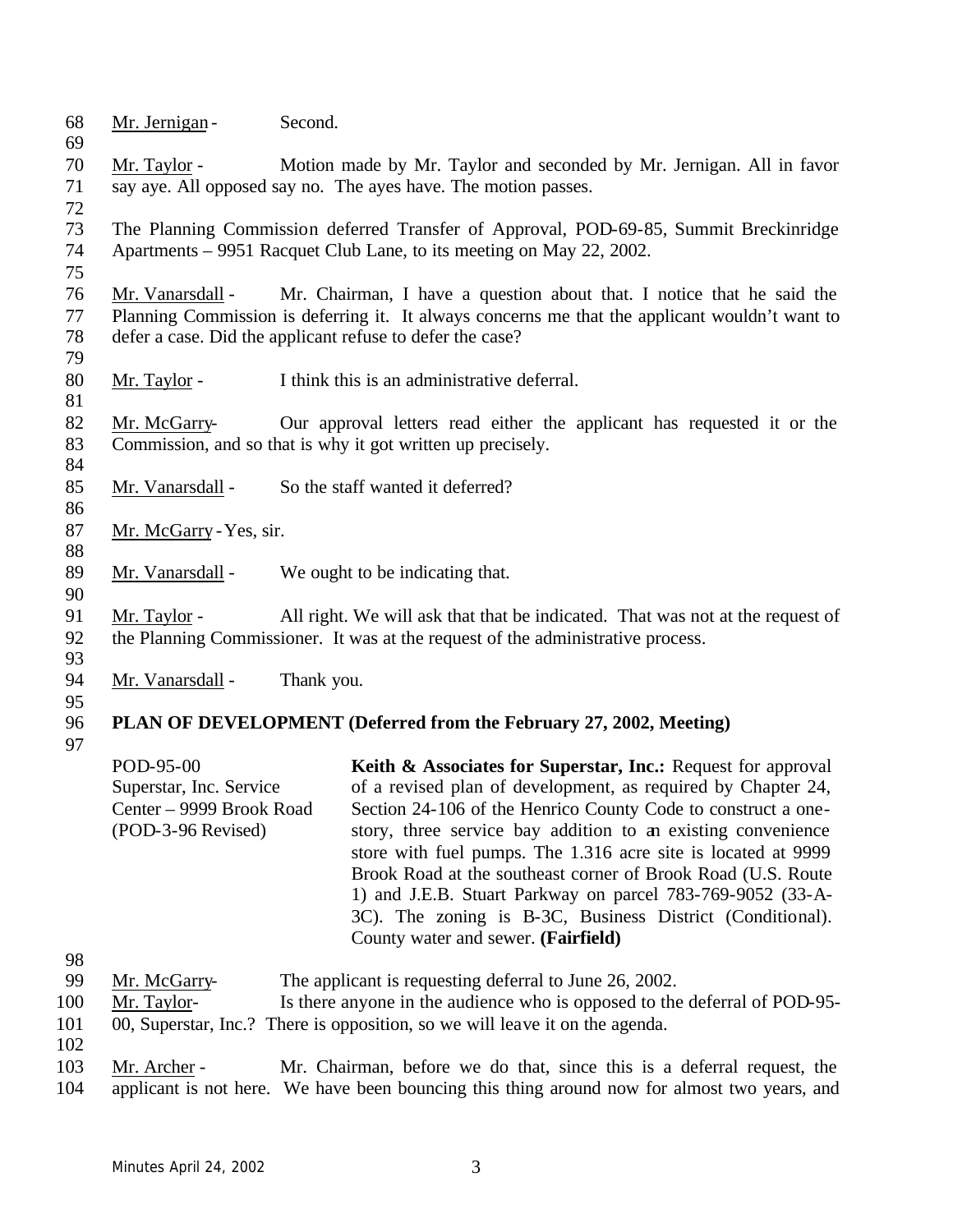- Mr. McGarry, what is the primary reason that the applicant has for not being able to come forward today?
- 
- Mr. McGarry -The engineering firm that he has chosen to represent him continues to submit plans that do not meet our submission requirements, and so we keep declining to accept them, and he has run out of time to get it to this meeting.
- Mr. Archer The original plan that he filed for it is out the door? We can't use that anymore? Is that correct?
- 

- Mr. McGarry -Yes, sir. He has changed his mind again. The applicant has also changed his configuration, and so the layout has changed again since we first started in this.
- 118 Mr. Archer So, he is trying to comply but the engineer has not come forward with what you need.
- 
- 121 Mr. McGarry That is correct.
- 
- 123 Mr. Archer OK. I hate to deny him the opportunity to at least revisit this plan, but I know the people from the community out there are tired of being jerked around on this, too. Mr. Chairman, it would be my suggestion that we, and maybe we have said this before, that we allow him until June to bring this plan forward. Can we so notify him in writing and, if he does not, then it will be the last time we will have to put up with it, or he will have to withdraw it.
- Mr. Vanarsdall- If that is what you want to do. That is fine.
- 131 Mr. Jernigan - This is our last deferral.
- 133 Mr. Archer - Yes.
- Mr. Taylor What I would say is, perhaps we should get him a definitive period of say 60 days from the date of this meeting, which gives him…
- Mr. Archer Well, that is what he asked, until June 26.
- 140 Mr. Taylor - OK.
- Mr. McGarry -And the engineer has been notified. I have been communicating with the engineer and I told him his deadline for the June meeting is May 10.
- 144 Mr. Taylor So this would be a deferral to May 10?
- 

- 146 Mr. McGarry No. He knows he has to resubmit to us by the  $10<sup>th</sup>$  in order to even make the June meeting.
- Mr. Vanarsdall - Is that all right with you?
-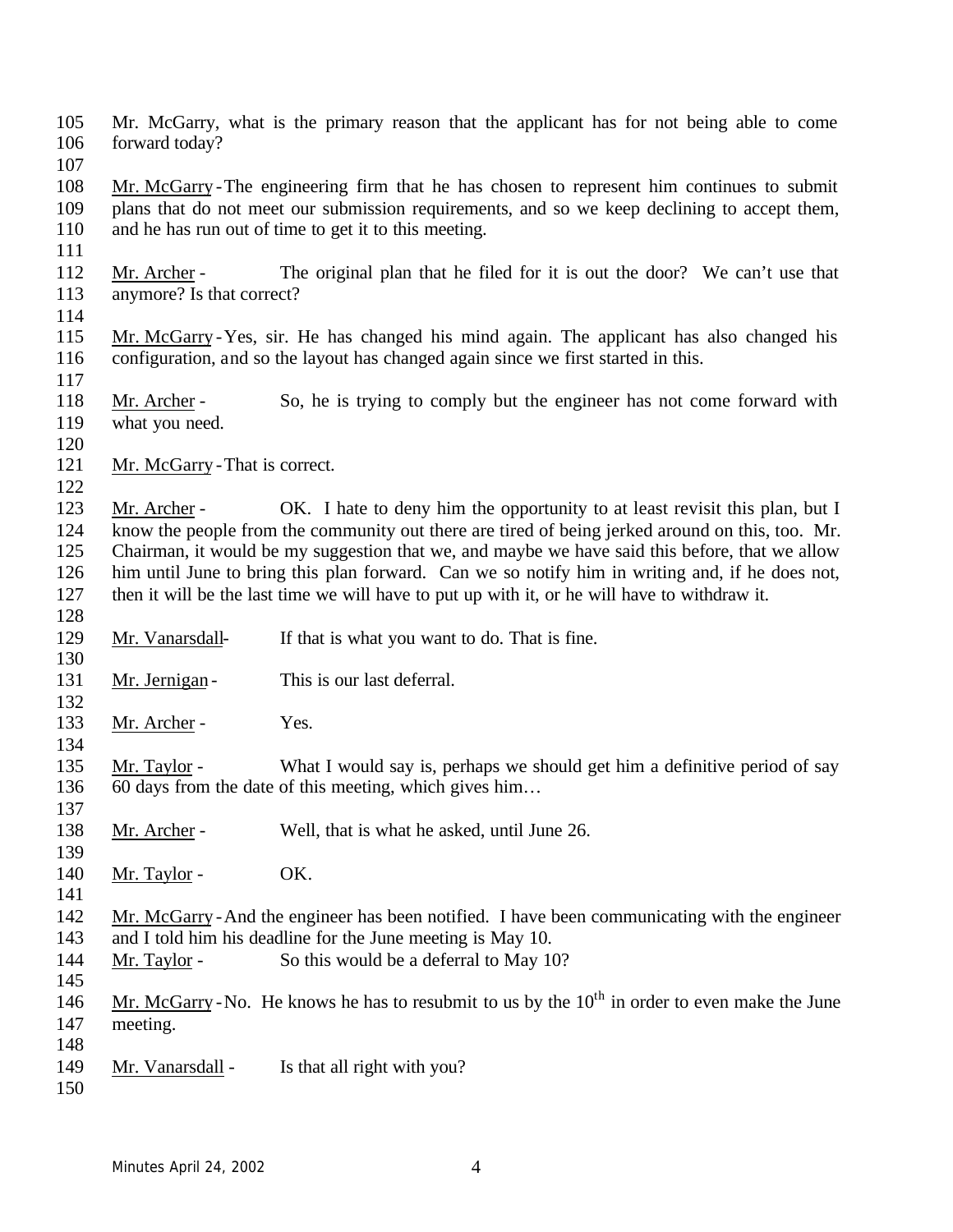Mr. Taylor - Yes, if you would, please come down to the microphone and identify yourself for the record.

 Ms. Jane Erskine - I am Jane Erskine. Good morning. And I live in the neighborhood of Holly Glen Estates adjacent to the B-3 zoning that the Superstar is located in. And I would just like to have you clarify again the conditions that you just made for the new deferral. This has gone on at least two years, and I think he is just really stonewalling. I don't think it is a lack of knowledge of how the process works. I think he is just working the process until he gets what he wants. So, could you reclarify the conditions for the deferral at this point. It is going to be 160 deferred until the  $26<sup>th</sup>$  and then he has to wait a year before he can resubmit. Is that what that is? 

- 162 Mr. Archer If he withdraws it, Mr. Secretary can you explain that. He can come back?
- Mr. McGarry -If he withdraws, there is no penalty for him to reapply.
- 

 Mr. Archer - He can reapply again, which he can do anyway, ma'am. But we are talking about this particular case, and he has not submitted the information that Planning needs to be able to make a recommendation.

Ms. Erskine - Well, he hasn't done that previously, either.

 Mr. Archer - I understand that, but he does have the right to request a deferral and he should have an opportunity, at least, to present what he has. The important thing is that nothing has been done yet.

176 Ms. Erskine - Yes, I suppose, that is the important thing.

 Mr. Archer - Well, you know, bearing in mind that it was his original submission, as long as what he submitted fits within the zoning classification, he can do it. 

- Ms. Erskine Well, his original submission may have, but it seems not to, right now. He is having an inability fitting what he wants into the area that he bought into.
- Mr. Archer Then if he does not, then he won't be able to do it period. We appreciate you all coming out again, and I am sorry we have had to meet so much on this.

| , , , |                  |                                            |
|-------|------------------|--------------------------------------------|
| 187   | Ms. Erskine -    | Thank you.                                 |
| 188   |                  |                                            |
| 189   | Mr. Taylor -     | Thank you, Ms. Erskine.                    |
| 190   |                  |                                            |
| 191   | Mr. Archer -     | Mr. Chairman, did I already make a motion? |
| 192   |                  |                                            |
| 193   | Mr. Taylor -     | I think, Mr. Archer, that is appropriate.  |
| 194   |                  |                                            |
| 195   | Mr. Vanarsdall - | You haven't yet.                           |
| 196   |                  |                                            |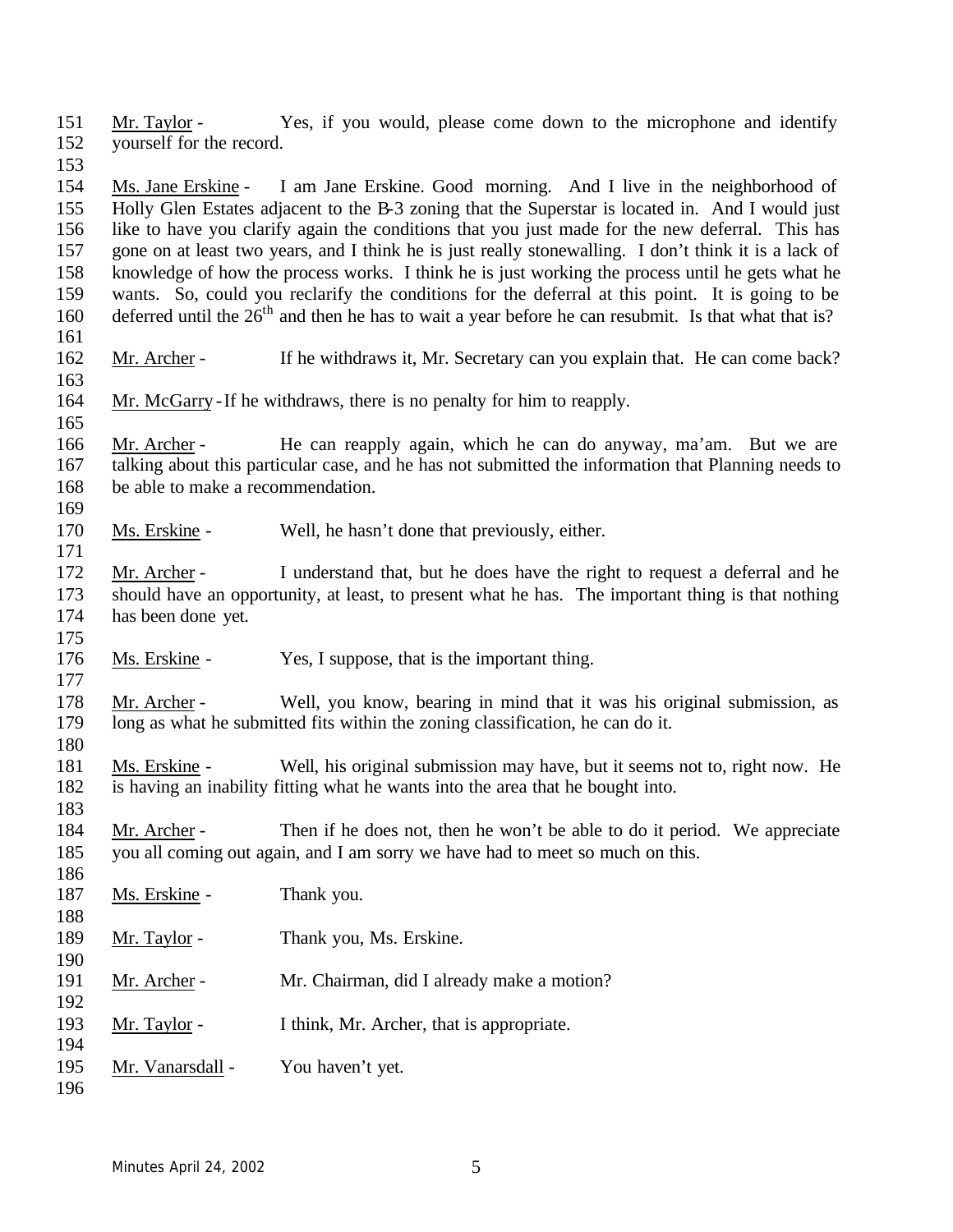- Mr. Archer Well, I move to defer this under those conditions to the June 26, 2002 meeting at the applicant's request.
- 
- 200 Mr. Vanarsdall Second.
- 
- 
- Mr. Taylor Motion made by Mr. Archer and seconded by Mr. Vanarsdall. All in favor say aye. All opposed say no. The motion passes.
- 
- At the applicant's request, the Planning Commission deferred POD-95-00, Superstar, Inc. Service Center – 9999 Brook Road (POD-3-96 Revised) to its meeting on June 26, 2002.
- 
- 

# **PLAN OF DEVELOPMENT**

- POD-21-02 Trellis Crossing **Balzer & Associates, Inc. for Tascon – Ridgefield LLC:**  Request for approval of a plan of development, as required by Chapter 24, Section 24-106 of the Henrico County Code, to construct 46 condominium units for sale, a clubhouse and associated parking areas. The 11.20 acre site is located on the southwest quadrant of the intersection of Pump Road and Ridgefield Parkway on parcel 741-750-3069 (66-A-11J) (67-A-2A). The zoning is RTHC, Residential Townhouse District (Conditional). County water and sewer. **(Tuckahoe)**
- 
- Mr. McGarry -The applicant is requesting deferral to May 22, which is your next daytime meeting.
- 
- Mr. Taylor Is there anybody in the audience who is opposed to the deferral of POD-21-02, Trellis Crossing, to the May 22, 2002 meeting? There being none, Ms. Ware.
- 

 Ms. Ware - I think this case needs to be deferred once more so that the adjacent property owners can get a visual idea of where utility connections and other things will be located, so I am going to ask that POD-21-02 be deferred at the applicant's request to the May 22, 2002 meeting.

- 
- 222 Mr. Vanarsdall Second.

 Mr. Taylor - Motion made by Ms. Ware and seconded by Mr. Vanarsdall to defer POD- 21-02 to May 22, 2002, at the applicant's request. All in favor say aye. All opposed say no. The ayes have it and the motion passes.

- 
- At the applicant's request, the Planning Commission deferred POD-21-02, Trellis Crossing, to its meeting on May 22, 2002.

 Mr. Marlles - Mr. Chairman, the next item on the agenda is a review of those items that are recommended for the Expedited Agenda, and, again, those will be presented by Mr. McGarry.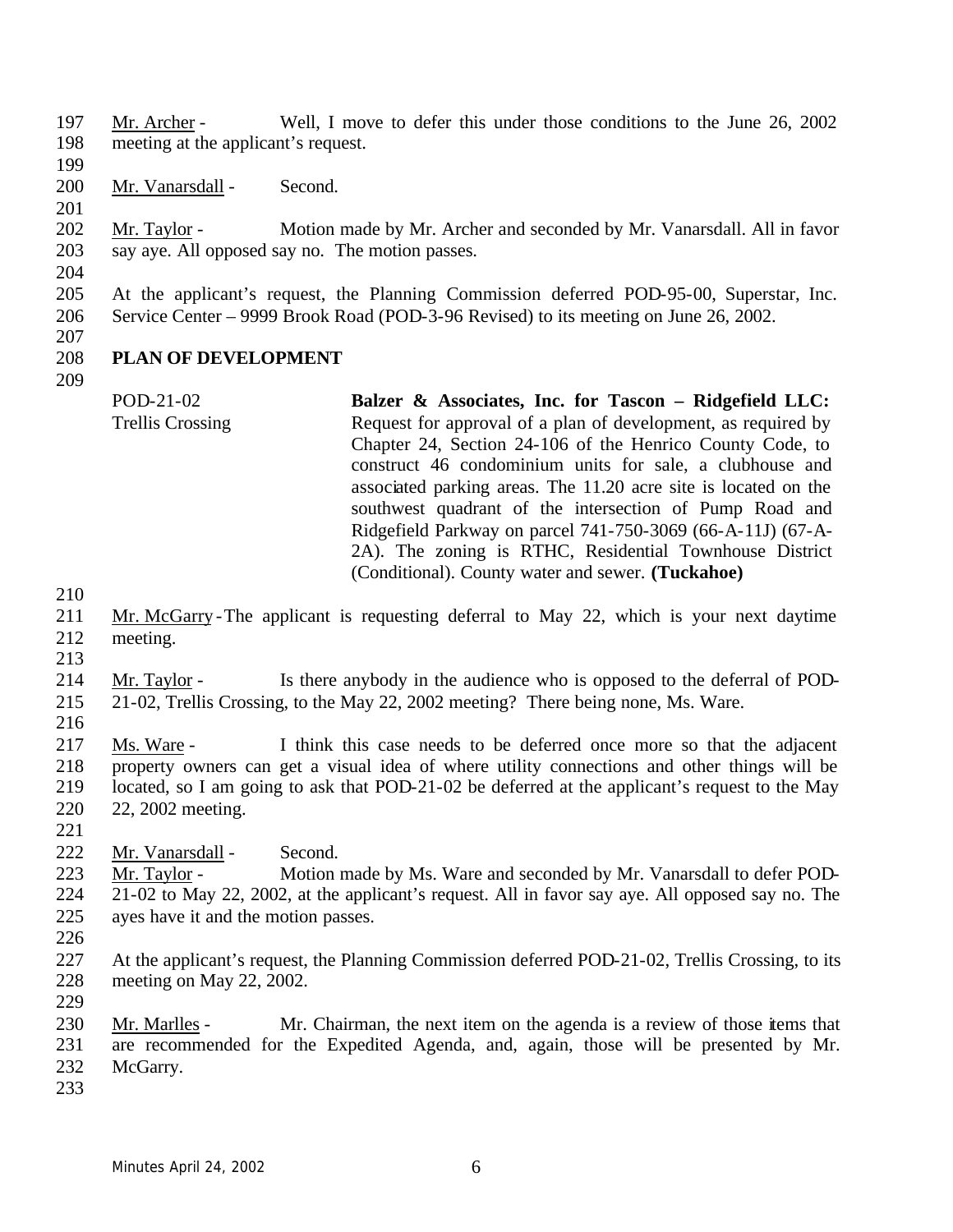#### 234 **TRANSFER OF APPROVAL**

235

236

242

247

|     | POD-94-84                                          | Foster & Miller, P.C. for Famous Dave's of America:                                      |
|-----|----------------------------------------------------|------------------------------------------------------------------------------------------|
|     | Famous Dave's Restaurant                           | Request for approval of a transfer of approval, as required by                           |
|     | (Formerly Shoney's)                                | Chapter 24, Section 24-106 of the Henrico County Code from                               |
|     | 7007 W. Broad Street                               | Motels of America, LLC to Famous Dave's of America. The                                  |
|     |                                                    | 1.059 acre site is located on the south side of W. Broad Street                          |
|     |                                                    | (U.S. Route 250), approximately 200 feet west of the                                     |
|     |                                                    | intersection of Glenside Drive and W. Broad Street (U.S. Route                           |
|     |                                                    | 250) on parcel 766-746-9974. The zoning is M-1, Light                                    |
|     |                                                    | <b>Industrial District.</b> (Three Chopt)                                                |
| 236 |                                                    |                                                                                          |
| 237 | Mr. Taylor -                                       | Is there anybody in the audience who is opposed to POD-94-84 being                       |
| 238 |                                                    | placed on the Expedited Agenda? No opposition? I will move that POD-94-84, Famous Dave's |
| າາດ | Destaurant in the Three Chapt District he engraved |                                                                                          |

- 239 Restaurant, in the Three Chopt District, be approved. 240
- 241 Mr. Vanarsdall Condition No. 1. There was a condition on there.
- 243 Mr. Taylor Subject to the annotations on the plans, standard conditions, and Condition 244 No. 1.
- 245
- 246 Mr. Archer Second.
- 248 Mr. Taylor Motion made by Taylor and seconded by Mr. Archer. All in favor say aye. 249 All opposed say no. The motion passes.
- 250

 The Planning Commission approved Transfer of Approval for POD-94-84, Famous Dave's Restaurant (Formerly Shoney's) 7007 West Broad Street, subject to the annotations on the plans, continued compliance with the conditions of the original approval and added Condition No. 1 as 254 follows:

- 255
- 256 1. The site deficiencies, as identified in the inspection report, dated **March 21, 2002**, shall 257 be bonded or corrected by **June 1, 2002**.

### 259 **SUBDIVISION**

260

258

Meadow Farms (April 2002 Plan) **Youngblood, Tyler & Associates, P.C. for Meadow Farms Associates, L.L.C., Fred T. and Helen M. Mayers, Fred T. and Christine W. Mayers and Fred T. and Dayle S. Mayers, III:** The 18.34 acre site is located between the southern stub end of Farm Meadow Drive and the north side of Courtney Road on parcels 764-767-7797 (30-A-27), 9890 (30-A-28) and 8114 (30-A-58) and part of 765-767-0848 (30-A-57) and 3218 (30-A-56). The zoning is R-2C, One-Family Residence District (Conditional). County water and sewer. **(Brookland) 20 Lots**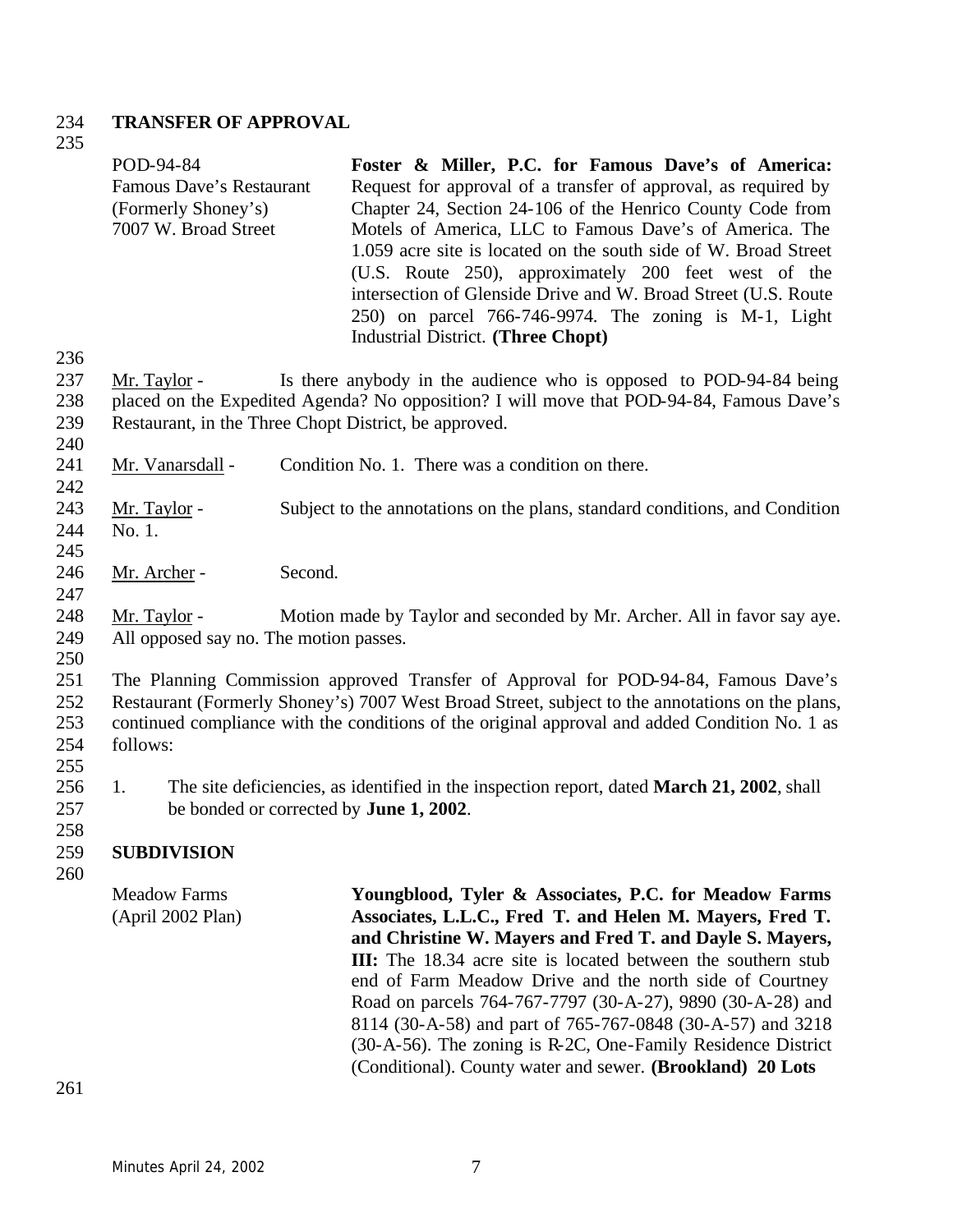- Mr. McGarry -There is an Addendum item and that Addendum item adds Condition No. 17 requiring a sidewalk to the Glen Allen Library.
- 

 Mr. Taylor - Is there anybody in the audience opposed to Subdivision Meadow Farms (April 2002 Plan) being handled on the Expedited Agenda? None. Mr. Vanarsdall.

 Mr. Vanarsdall - Mr. Chairman, I move Meadow Farms (April 2002 Plan) be approved at the recommendation of the staff on the Expedited Agenda, subject to the annotations on the plans, standard conditions for subdivisions of this type, and Conditions Nos. 12 through 16 and on the Addendum we have Condition No. 17.

273 Mr. Jernigan - Second.

 Mr. Taylor - Motion made by Mr. Vanarsdall and seconded by Mr. Jernigan. All in favor say aye. All opposed say no. The motion passes. 

 The Planning Commission approved Subdivision Meadow Farms (April 2002 Plan), subject to the annotations on the plans, the standard conditions for subdivisions served by public utilities and the following additional conditions: 

- 12. The proffers approved as part of zoning cases C-27C-93 and C-71C-01 shall be incorporated in this approval.
- 13. Prior to requesting recordation, the developer shall furnish a letter from Dominion Virginia Power stating that this proposed development does not conflict with its facilities.
- 14. The detailed plant list and specifications for the landscaping to be provided within the 25- foot-wide planting strip easement along Courtney Road shall be submitted to the Planning Office for review and approval prior to recordation of the plat.
- 15. Prior to requesting the final approval, a draft of the covenants and deed restrictions for the maintenance of the common area by a homeowners association shall be submitted to the Planning Office for review. Such covenants and restrictions shall be in form and substance satisfactory to the County Attorney and shall be recorded prior to recordation of the subdivision plat.
- 16. The "Reserved Area" abutting Lot 39 shall either be conveyed to the owner of Lot 39 prior to final approval of the plat or included in the adjacent common area prior to recordation.
- 17. A sidewalk for access to the Glen Allen Library shall be provided in the common area between Farm Meadow Drive and the southern property line. The details shall be shown on the construction plans prior to approval.
- 

# **PLAN OF DEVELOPMENT**

POD-23-02 Loveland Distributing Receiving & Truck Parking Expansion (POD-77-95 Revised)

**Foster & Miller, P.C. for Loveland Distributing Company:**  Request for approval of a revised plan of development, as required by Chapter 24, Section 24-106 of the Henrico County Code to expand a truck parking lot with an 11,385 square foot loading dock addition. The 18.504 acre site is located along the west line of Dabney Road approximately 20 feet north of Par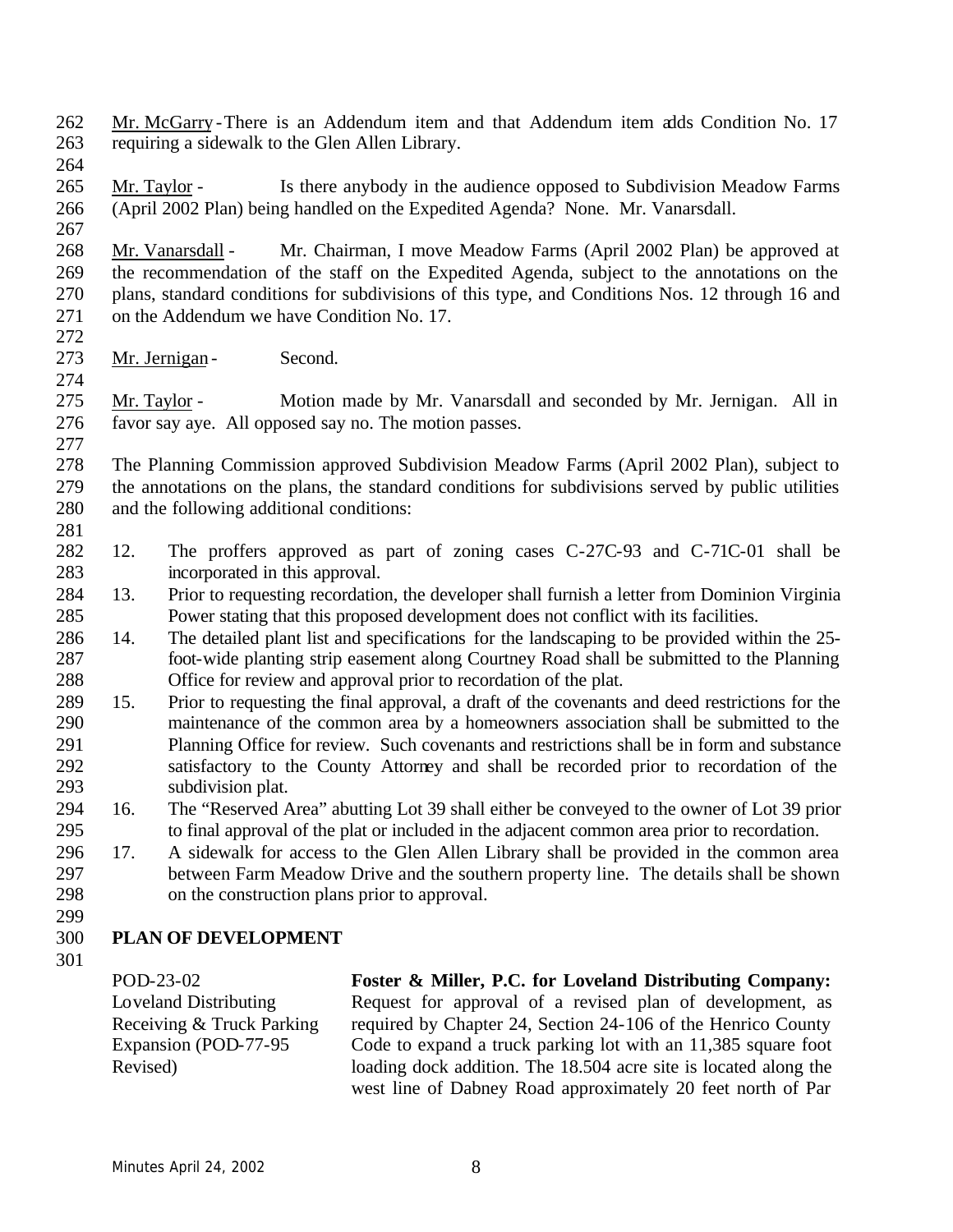Street at 2290 Dabney Road on parcels 776-739-4008 (104-A-18N), 8841 (3), 9517 (3C) and 77-738-0291 (27). The zoning is M-2, General Industrial District. County water and sewer. **(Brookland)**

- Mr. McGarry -There is an Addendum item. It is a revised recommendation for approval.
- Mr. Taylor Is there anybody in the audience who is opposed to POD-23-02 being on the Expedited Agenda? Mr. Vanarsdall.
- 

 Mr. Vanarsdall - I move that POD-23-02, Loveland Distributing Receiving and Truck Parking Expansion (POD-77-95 Revised), be approved on the Expedited Agenda with the annotations on the plans, the standard conditions for developments of this type, and Conditions Nos. 23 through 28 and the approval from the staff is on the Addendum on Page 2. I want to thank Mr. Stupanion for coming this morning to see that Spud was doing the job right.

- 314 Mr. Jernigan I will second it.
- Mr. Taylor Motion made by Mr. Vanarsdall, seconded by Mr. Jernigan. All in favor say aye. All opposed say no. The motion passes.
- The Planning Commission approved POD-23-02, Loveland Distributing Receiving and Truck Parking Expansion (POD-77-95 Revised), on the Expedited Agenda, subject to the annotations on the plans, the standard conditions for developments of this type, and the following additional conditions:
- 23. The developer shall provide fire hydrants as required by the Department of Public Utilities and Division of Fire.
- 24. Any necessary off-site drainage and/or water and sewer easements must be obtained in a form acceptable to the County Attorney prior to final approval of the construction plans.
- 25. Deviations from County standards for pavement, curb or curb and gutter design shall be approved by the County Engineer prior to final approval of the construction plans by the Department of Public Works.
- 26. Insurance Services Office (ISO) calculations must be included with the plans and contracts and must be approved by the Department of Public Utilities prior to the issuance of a building permit.
- 27. Approval of the construction plans by the Department of Public Works does not establish the curb and gutter elevations along the Henrico County maintained right-of-way. The elevations will be set by Henrico County.
- 28. The location of all existing and proposed utility and mechanical equipment (including HVAC units, electric meters, junction and accessory boxes, transformers, and generators) shall be identified on the landscape plans. All equipment shall be screened by such measures as determined appropriate by the Director of Planning or the Planning Commission at the time of plan approval**.**
-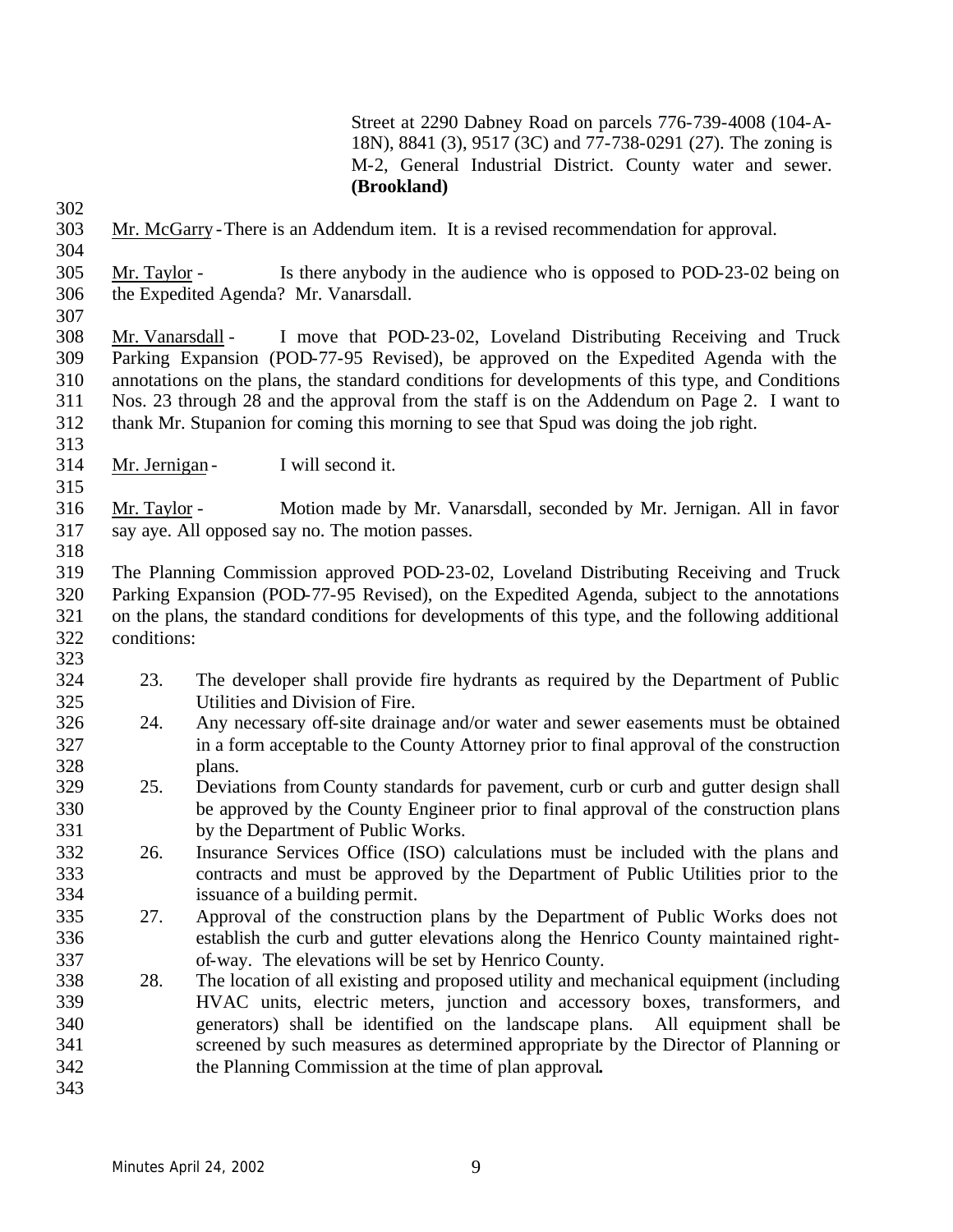### 344 **PLAN OF DEVELOPMENT**

POD-25-02

345

346<br>347

349<br>350

351

356 357

360

363

365

367

370 371

373

375

| BB&T                                                                                                                                                                                                                                                                                                                                                                                                 | Bettye B. Watson, Thomas H. Robinson, William M.<br>Shipman, Everette A. and Marie N. Felts, Ashby Milton<br>Myers and Mary E. Short: Request for approval of a plan of<br>development, as required by Chapter 24, Section 24-106 of the<br>Henrico County Code to construct a one-story, 5,268 square<br>foot bank. The 1.42 acre site is located at the northeast<br>intersection of S. Laburnum Avenue and Finlay Street on<br>parcels 816-715-1082 (162-A-52), 815-715-9860 (162-A-56)<br>and part of 816-715-1063 (162-A-56). The zoning is O-2C,<br>Office District (Conditional) and ASO (Airport Safety Overlay<br>District). County water and sewer. (Varina) |  |  |
|------------------------------------------------------------------------------------------------------------------------------------------------------------------------------------------------------------------------------------------------------------------------------------------------------------------------------------------------------------------------------------------------------|------------------------------------------------------------------------------------------------------------------------------------------------------------------------------------------------------------------------------------------------------------------------------------------------------------------------------------------------------------------------------------------------------------------------------------------------------------------------------------------------------------------------------------------------------------------------------------------------------------------------------------------------------------------------|--|--|
|                                                                                                                                                                                                                                                                                                                                                                                                      |                                                                                                                                                                                                                                                                                                                                                                                                                                                                                                                                                                                                                                                                        |  |  |
| Mr. Taylor -                                                                                                                                                                                                                                                                                                                                                                                         | Is there anyone in the audience in opposition to POD-25-02, BB&T, in the<br>Varina District, being managed on the Expedited Agenda? There being none, Mr. Jernigan.                                                                                                                                                                                                                                                                                                                                                                                                                                                                                                    |  |  |
| Ms. Myers -                                                                                                                                                                                                                                                                                                                                                                                          | What does that exactly mean? On the Expedited Agenda?                                                                                                                                                                                                                                                                                                                                                                                                                                                                                                                                                                                                                  |  |  |
| Ma'am, items that are on the Expedited Agenda, staff is recommending<br>Mr. Marlles -<br>approval. There are no concerns by the Planning Commissioner from the district and there is no<br>known opposition to the case. If you have a question, ma'am, you might want to come to the<br>podium, and if you would, as you are approaching, would you give us your name and address at<br>the podium. |                                                                                                                                                                                                                                                                                                                                                                                                                                                                                                                                                                                                                                                                        |  |  |
| Ms. Betty Myers -                                                                                                                                                                                                                                                                                                                                                                                    | I am Betty Myers. I was wondering if we could see the plan as it is for<br>that fencing and lighting, so that we would be sure that that was what we intended?                                                                                                                                                                                                                                                                                                                                                                                                                                                                                                         |  |  |
| Mr. Marlles-                                                                                                                                                                                                                                                                                                                                                                                         | Mr. Chairman, you might want to just pass this up to the end, and give the<br>applicant a chance to meet with the residents out in the lobby.                                                                                                                                                                                                                                                                                                                                                                                                                                                                                                                          |  |  |
| Mr. Jernigan-                                                                                                                                                                                                                                                                                                                                                                                        | They haven't shown you anything?                                                                                                                                                                                                                                                                                                                                                                                                                                                                                                                                                                                                                                       |  |  |
| Ms. Myers -                                                                                                                                                                                                                                                                                                                                                                                          | I am not sure. Have they Bill?                                                                                                                                                                                                                                                                                                                                                                                                                                                                                                                                                                                                                                         |  |  |
| do that.                                                                                                                                                                                                                                                                                                                                                                                             | Man in the Audience -No. It was agreed that $-$ my house adjoins that lot $-$ and they agreed they<br>would put up a vinyl fence with a hedge, and that is all we want to be sure that they are going to                                                                                                                                                                                                                                                                                                                                                                                                                                                               |  |  |
| Mr. Jernigan -                                                                                                                                                                                                                                                                                                                                                                                       | On the plans, it said vinyl or wood, but what they had decided was wood.                                                                                                                                                                                                                                                                                                                                                                                                                                                                                                                                                                                               |  |  |
| agreed to that.                                                                                                                                                                                                                                                                                                                                                                                      | Man in the Audience - We had taken a picture and shown them what we wanted, and I think they                                                                                                                                                                                                                                                                                                                                                                                                                                                                                                                                                                           |  |  |
|                                                                                                                                                                                                                                                                                                                                                                                                      | 4799 S. Laburnum Avenue                                                                                                                                                                                                                                                                                                                                                                                                                                                                                                                                                                                                                                                |  |  |

**TIMMONS for Parker, Pollard & Brown, P.C., BB&T,**

376<br>377 Ms. Myers - OK. I didn't know that we had actually seen the buffer.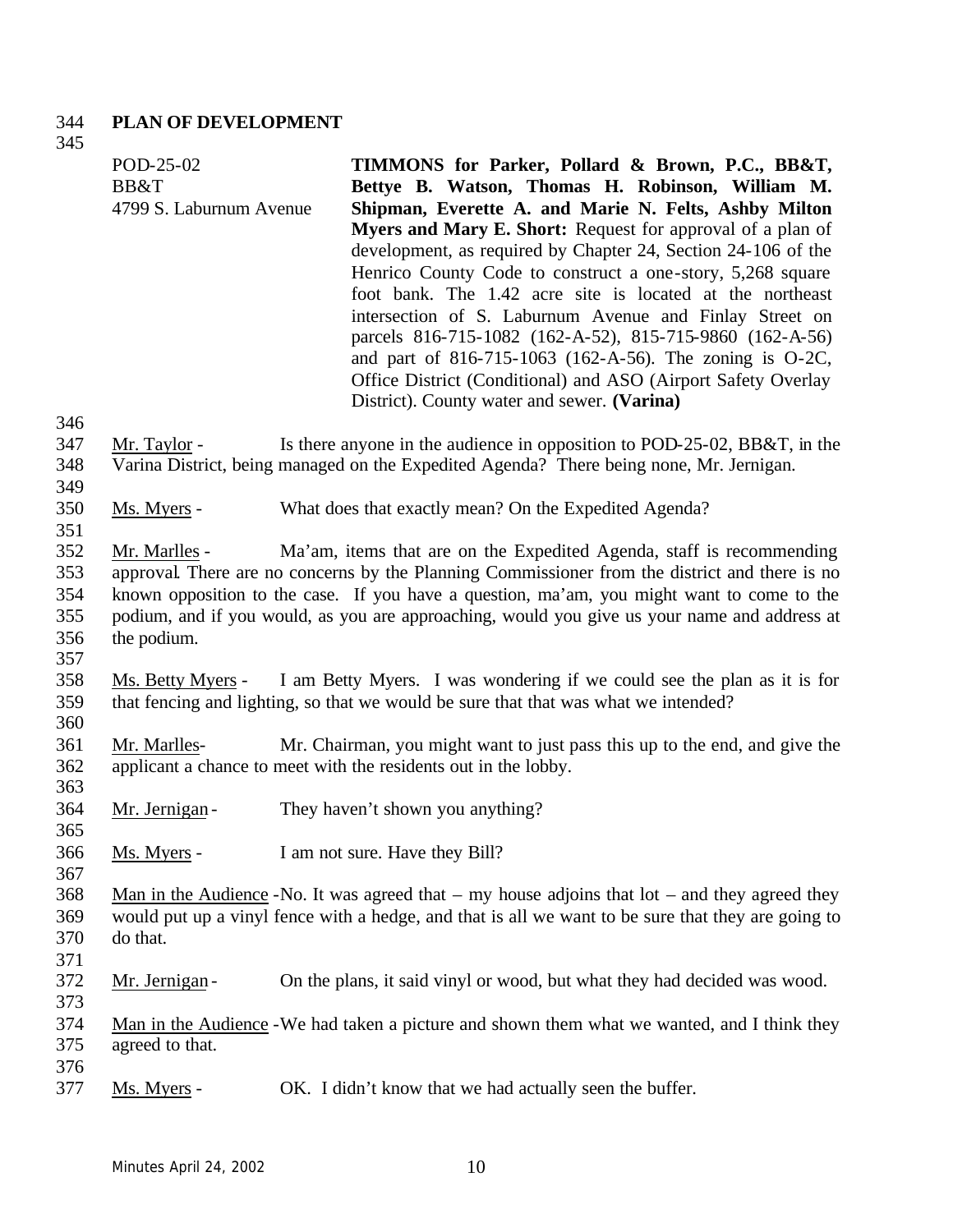- Mr. Taylor Is everybody satisfied with what is there or would you like to take a short break and go out in the lobby?
- Mr. Jernigan Let's just put it to the end of the agenda and let them go out and discuss it. Are you representing BB&T, sir?
- Mr. Taylor What we will do is, we will just defer this item for the moment and allow the people that are directly involved to meet with the applicant and we will go on to the next case, Mr. Director.
- 

## **PLAN OF DEVELOPMENT**

- - POD-26-02 The Cottages at CrossRidge **Wingate & Kestner for Courtney Development, Inc.:** Request for approval of a plan of development, as required by Chapter 24, Section 24-106 of the Henrico County Code to construct 29, single-family detached dwellings for sale to seniors with zero lot lines. The 7.98 acre site is located on Staples Mill Road (U.S. Route 33) on part of parcel 762-764- 6451. The zoning is R-5AC, General Residence District (Conditional). County water and sewer. **(Brookland)**
- 
- Mr. Taylor Is anybody in the audience opposed to managing POD-26-02, The Cottages at Crossridge, on the Expedited Agenda? There being none, Mr. Vanarsdall.
- Mr. Vanarsdall I move that POD-26-02, The Cottages at Crossridge, be approved on the Expedited Agenda, subject to the annotations on the plans, the standard conditions for developments of this type and added conditions Nos. 23 through 34.
- 
- Mr. Jernigan Second.
- 
- 
- Mr. Taylor Motion made by Mr. Vanarsdall and seconded by Mr. Jernigan. All in favor say aye. All opposed say no. The motion passes.
- 

 The Planning Commission approved POD-26-02, The Cottages at Crossridge, subject to the annotations on the plans, the standard conditions for developments of this type and the following additional conditions: 

- 23. The subdivision plat for The Cottages at CrossRidge, Section 2 shall be recorded before any building permits are issued.
- 24. The developer shall provide fire hydrants as required by the Department of Public Utilities and Division of Fire.
- 25. The proffers approved as a part of zoning case C-17C-00 shall be incorporated in this approval.
- 26. Deviations from County standards for pavement, curb or curb and gutter design shall be approved by the County Engineer prior to final approval of the construction plans by the Department of Public Works.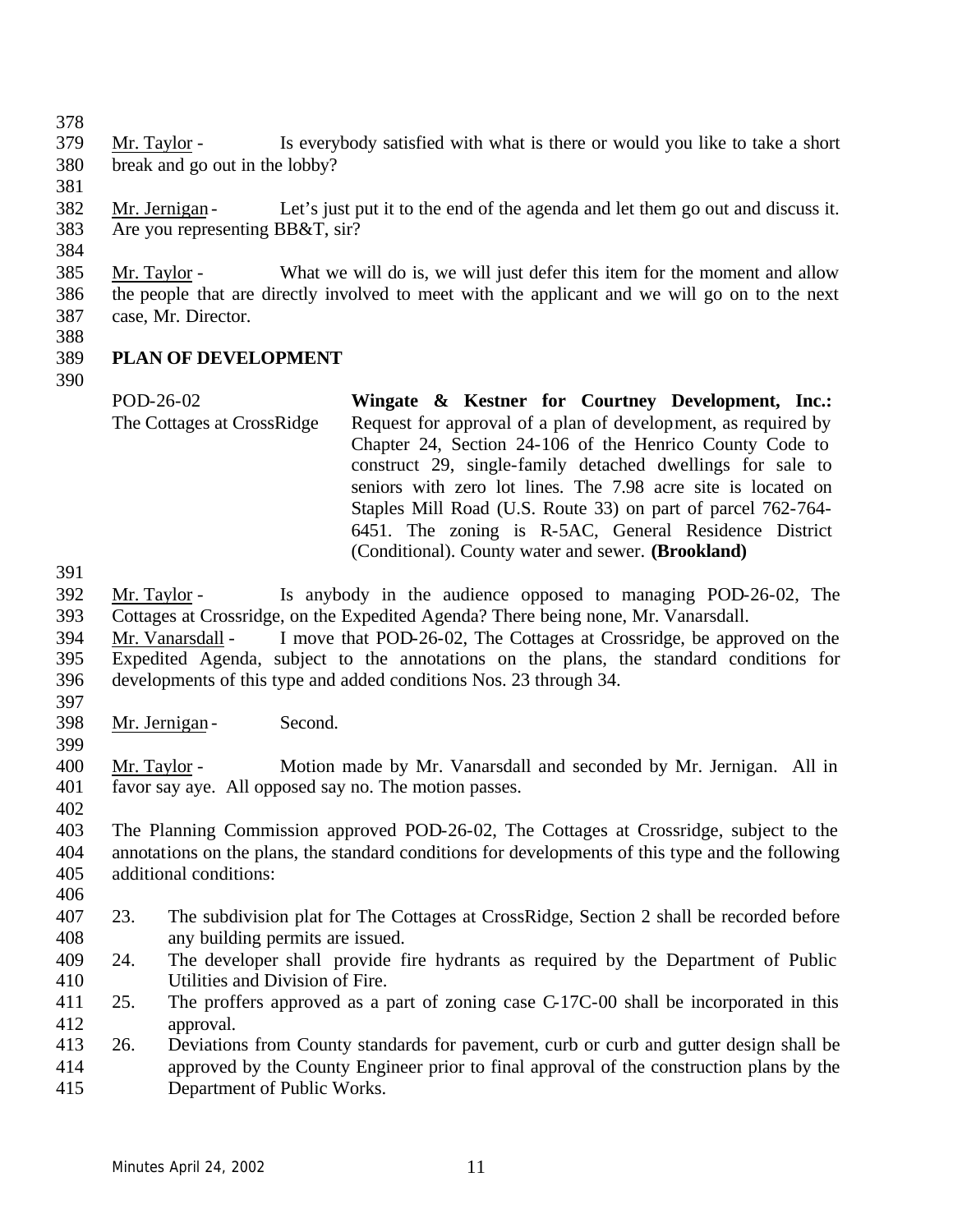- 27. The pavement shall be of an SM-2A type and shall be constructed in accordance with County standard and specifications. The developer shall post a defect bond for all pavement with the Planning Office - the exact type, amount and implementation shall be determined by the Director of Planning, to protect the interest of the members of the Homeowners Association. The bond shall become effective as of the date that the Homeowners Association assumes responsibility for the common areas.
- 28. The conceptual master plan, as submitted with this application, is for planning and information purposes only. All subsequent detailed plans of development and construction plans needed to implement this conceptual plan may be administratively reviewed and approved and shall be subject to all regulations in effect at the time such subsequent plans are submitted for review/approval.
- 29. The developer shall provide signage, the wording and location as deemed appropriate by the Director of Public works, which addresses the possible future extension of any stub street.
- 30. The location of all existing and proposed utility and mechanical equipment (including HVAC units, electric meters, junction and accessory boxes, transformers, and generators) shall be identified on the landscape plans. All equipment shall be screened by such measures as determined appropriate by the Director of Planning or the Planning Commission at the time of plan approval**.**
- 31. Roof edge ornamental features that extend over the zero lot line, and which are permitted by Section 24-95(i)(1), must be authorized in the covenants.
- 32. Eight-foot easements for construction, drainage, and maintenance access for abutting lots shall be provided and shown on the POD plans.
- 33. Building permit request for individual dwellings shall each include two (2) copies of a layout plan sheet as approved with the plan of development. The developer may utilize alternate building types providing that each may be located within the building footprint shown on the approved plan. Any deviation in building footprint or infrastructure shall require submission and approval of an administrative site plan.
- 34. Architectural plans for this development must meet the standards of the April 24, 1995, Planning memo of Zero Lot Line Development Standards. The standard memo addresses the building relationship to the zero lot line and include: minimum percentage of wall on the zero lot line, number, size and location of window and door openings in first and second floors and height and setbacks for fences abutting decks.

# **PLAN OF DEVELOPMENT**

POD-27-02 The Townes at CrossRidge **Wingate & Kestner for Courtney Development, Inc.:** Request for approval of a plan of development, as required by Chapter 24, Section 24-106 of the Henrico County Code to construct 103 townhouses for sale for senior citizens. The 19.78 acre site is located on Staples Mill Road (U.S. Route 33) on part of parcel 762-764-6451. The zoning is R-6C, General Residence District (Conditional). County water and sewer. **(Brookland)**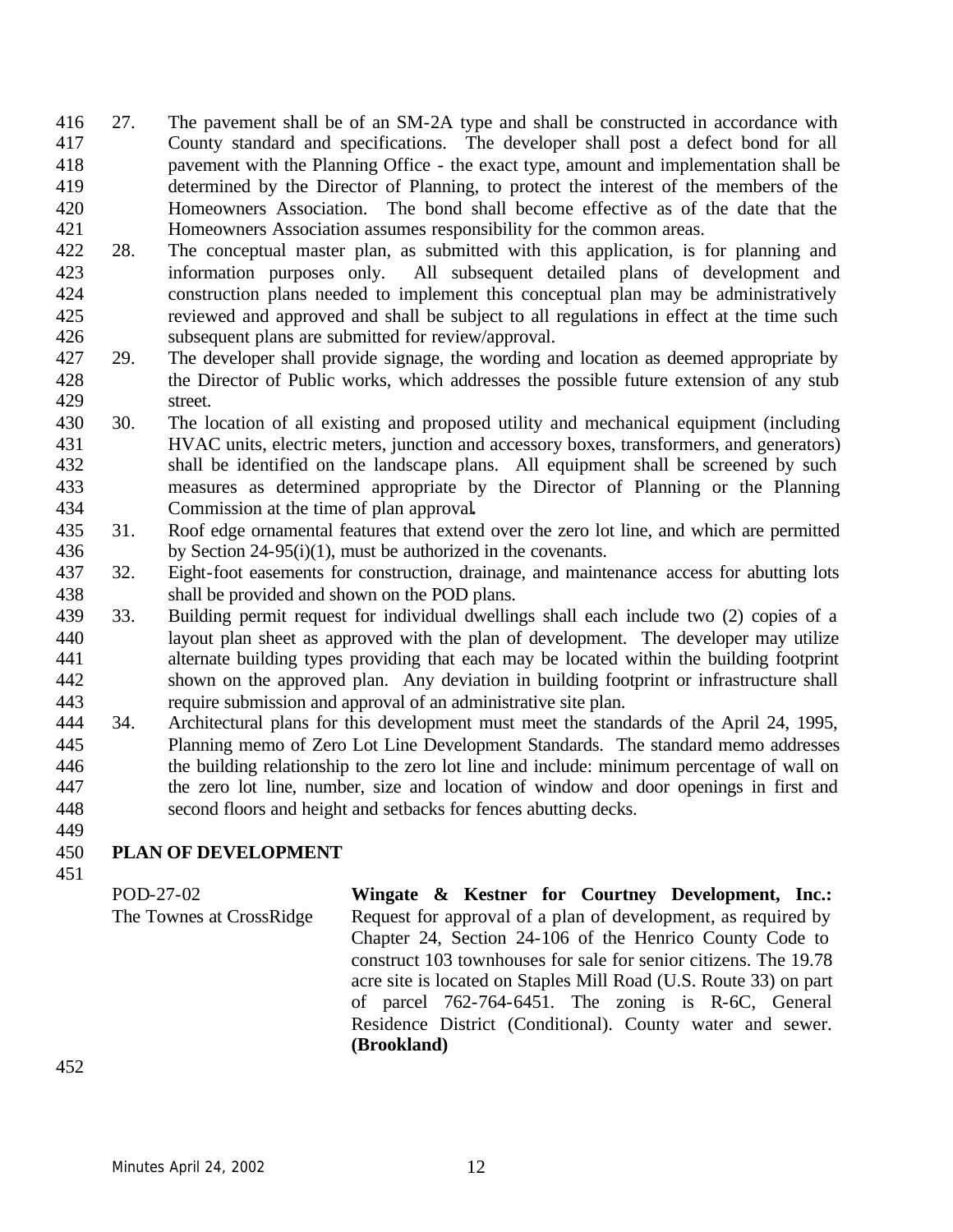- Mr. Taylor Is there anyone in the audience who is opposed to hearing POD-27-02, The Townes at CrossRidge, on the Expedited Agenda? There being none, Mr. Vanarsdall.
- 

- Mr. Vanarsdall I move that POD-27-02, The Townes at CrossRidge, be approved on the Expedited Agenda, subject to the annotations on the plans, the standard conditions for developments of this type and added conditions Nos. 23 through 29.
- 460 Mr. Jernigan Second.
- Mr. Taylor Motion made by Mr. Vanarsdall and seconded by Mr. Jernigan. All in favor say aye. All opposed say no. The motion passes.
- 
- The Planning Commission approved POD-27-02, The Townes at CrossRidge, subject to the annotations on the plans, the standard conditions for developments of this type, and the following additional conditions:
- 
- 23. The subdivision plat for The Townes at CrossRidge, Section 2 shall be recorded before any building permits are issued.
- 24. The developer shall provide fire hydrants as required by the Department of Public Utilities and Division of Fire.
- 25. The proffers approved as a part of zoning case C-17C-00 shall be incorporated in this approval.
- 26. The pavement shall be of an SM-2A type and shall be constructed in accordance with County standard and specifications. The developer shall post a defect bond for all pavement with the Planning Office - the exact type, amount and implementation shall be determined by the Director of Planning, to protect the interest of the members of the Homeowners Association. The bond shall become effective as of the date that the Homeowners Association assumes responsibility for the common areas.
- 27. Deviations from County standards for pavement, curb or curb and gutter design shall be approved by the County Engineer prior to final approval of the construction plans by the Department of Public Works.
- 28. The developer shall provide signage, the wording and location as deemed appropriate by he Director of Public works, which addresses the possible future extension of any stub street.
- 29. The location of all existing and proposed utility and mechanical equipment (including HVAC units, electric meters, junction and accessory boxes, transformers, and generators) shall be identified on the landscape plans. All equipment shall be screened by such measures as determined appropriate by the Director of Planning or the Planning Commission at the time of plan approval.
- 

### **SUBDIVISION EXTENSIONS OF CONDITIONAL APPROVAL (FOR INFORMATIONAL PURPOSE ONLY)**

| <b>Subdivision</b> |                 | Magisterial Original No. | <b>Remaining</b> | Previous          | Year(s)         |
|--------------------|-----------------|--------------------------|------------------|-------------------|-----------------|
|                    | <b>District</b> | of Lots                  | Lots             | <b>Extensions</b> | <b>Extended</b> |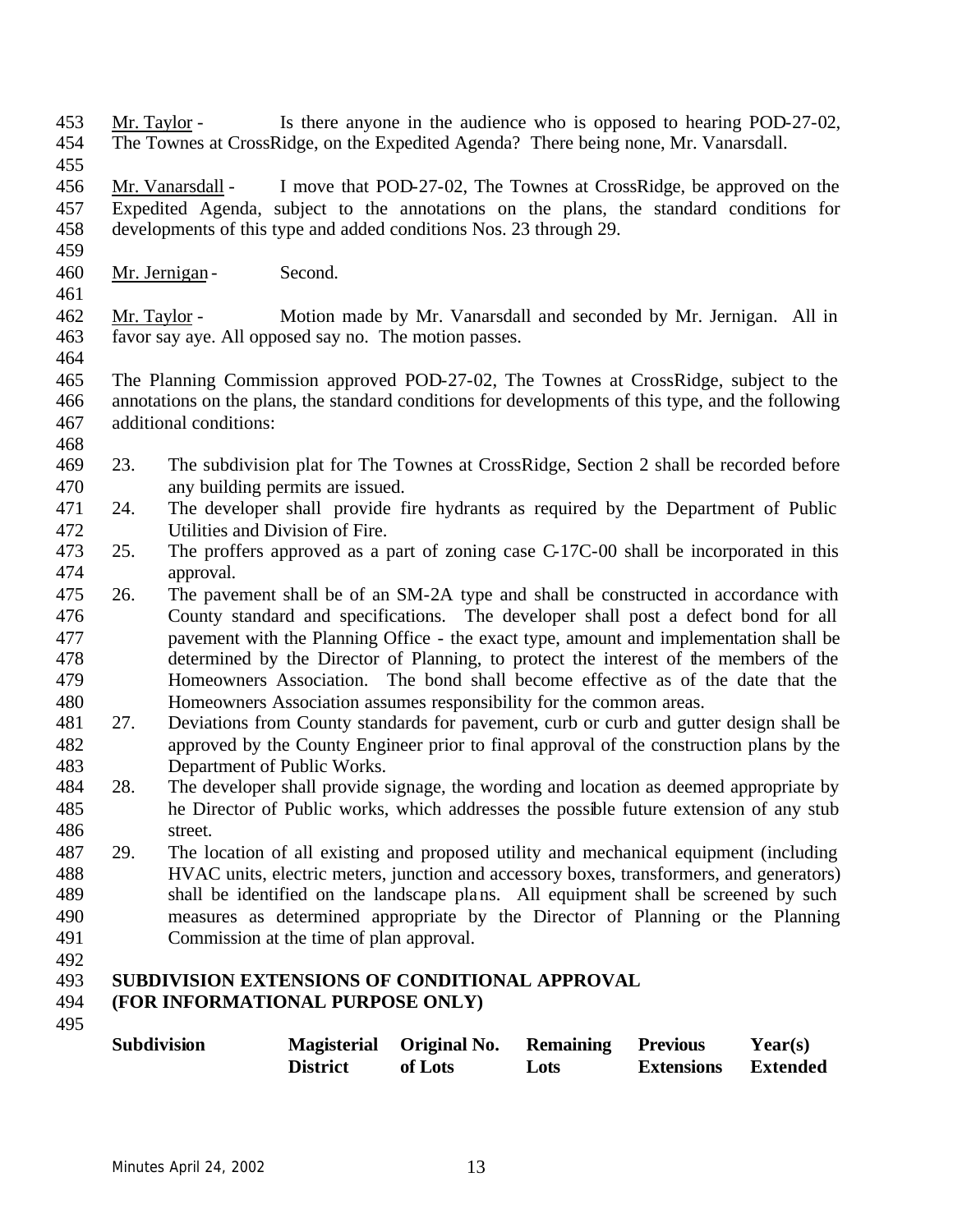|     | <b>Sadler Grove</b>     | <b>Three</b> | 56 | 19 | 1 Year  |
|-----|-------------------------|--------------|----|----|---------|
|     | (April 2001 Plan)       | <b>Chopt</b> |    |    | 4/23/03 |
|     | <b>White Oak Forest</b> | Varina       | 61 | q  | 1 Year  |
|     | (April 1999 Plan)       |              |    |    | 4/23/03 |
| 496 |                         |              |    |    |         |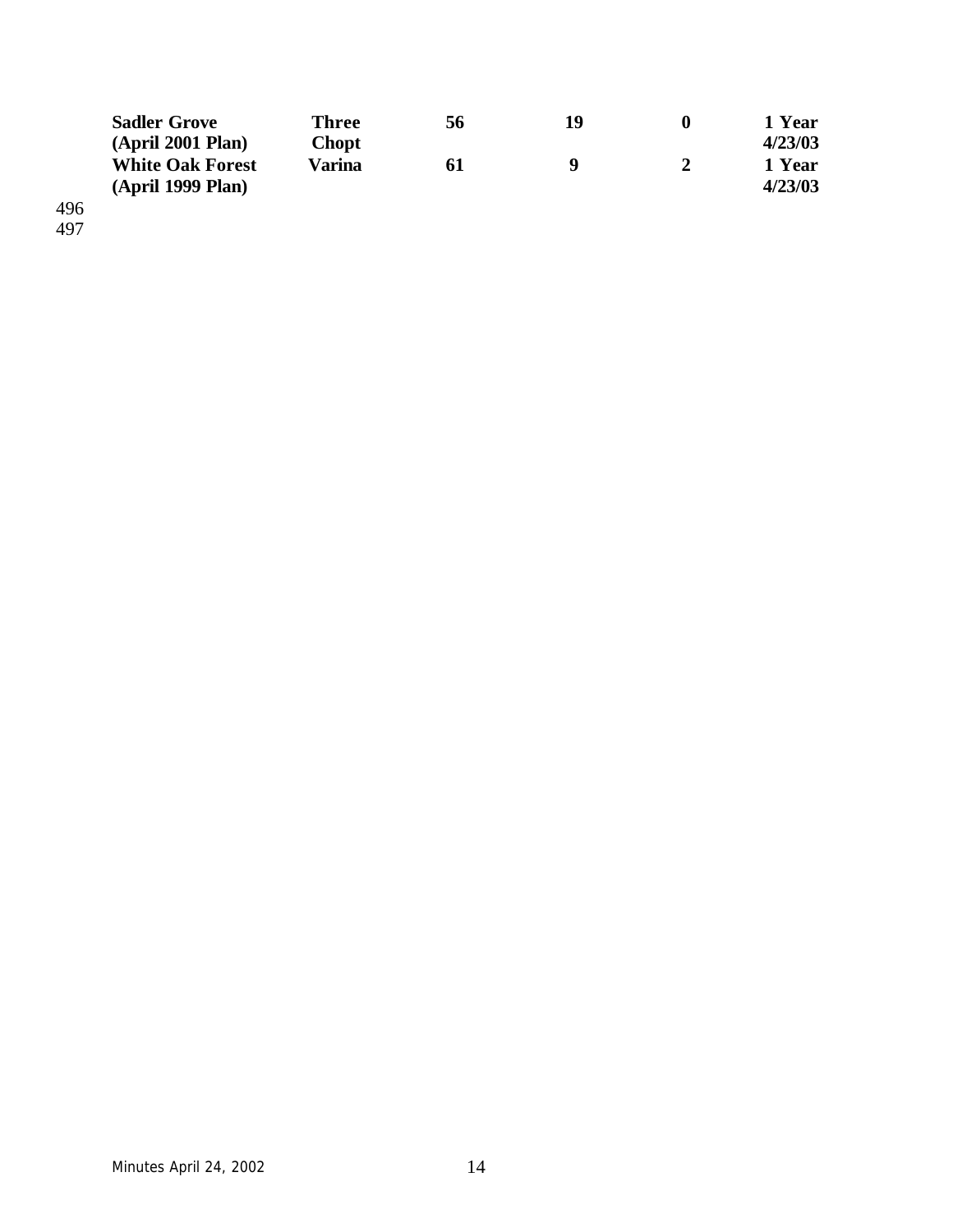#### 497 **FOR PLANNING COMMISSION APPROVAL**

498

| <b>Subdivision</b>                                                       | <b>Magisterial</b> | Original No. | <b>Remaining</b> | <b>Previous</b>   | Year(s)                                 |
|--------------------------------------------------------------------------|--------------------|--------------|------------------|-------------------|-----------------------------------------|
|                                                                          | <b>District</b>    | of Lots      | Lots             | <b>Extensions</b> | <b>Extended</b>                         |
| <b>Hunton Park</b><br>(A Ded. of Hunton<br>Parkway)<br>(March 1997 Plan) | <b>Brookland</b>   |              | $\bf{0}$         | 4                 | Recommen<br>dation at<br><b>Meeting</b> |

499

500 Mr. Marlles - This information is being presented for informational purposes only, or at 501 least the first set of subdivisions is presented for informational purposes only, and those will be 502 presented by Mr. Kevin Wilhite.

503

505

504 Mr. Taylor - Good morning, Mr. Wilhite.

 Mr. Wilhite - Good morning. There are two subdivisions being granted extension of conditional approval by the Director of Planning. The first is Sadler Grove (April 2001 Plan) in the Three Chopt District and the other is the White Oak Forest (April 1999 Plan) in the Varina District. The one that is listed for Planning Commission approval, as you can see by Page 1 of your Addendum, that has been removed. An extension of this subdivision is not necessary. Part 511 of Hunton Park (A Dedication of Hunton Parkway) has been granted final approval. The remaining portion has been replaced by the Hunton Park, Phase 2, December 2001 Plan. So, no Planning Commission action is necessary.

- 514
- 515 Mr. Taylor Thank you very much. Now, Mr. Director, we go to...
- 516

517 **ALTERNATIVE FENCE HEIGHT** 

518

- 520 Mr. Marlles The staff report will be given by Mr. McGarry.
- 521

519

- 522 Mr. Taylor Good morning, again, Mr. McGarry.
- 523

524 Mr. McGarry -Good morning, Mr. Chairman. There are two alternate fence heights requested in 525 this plan. The first alternate fence height is for a wooden fence, four feet in height, realizing that 526 42 inches is the maximum allowed. They are asking for 48. This fence would extend for the

527 1400 feet along the front yard landscape buffer abutting Hunton Park Boulevard. The second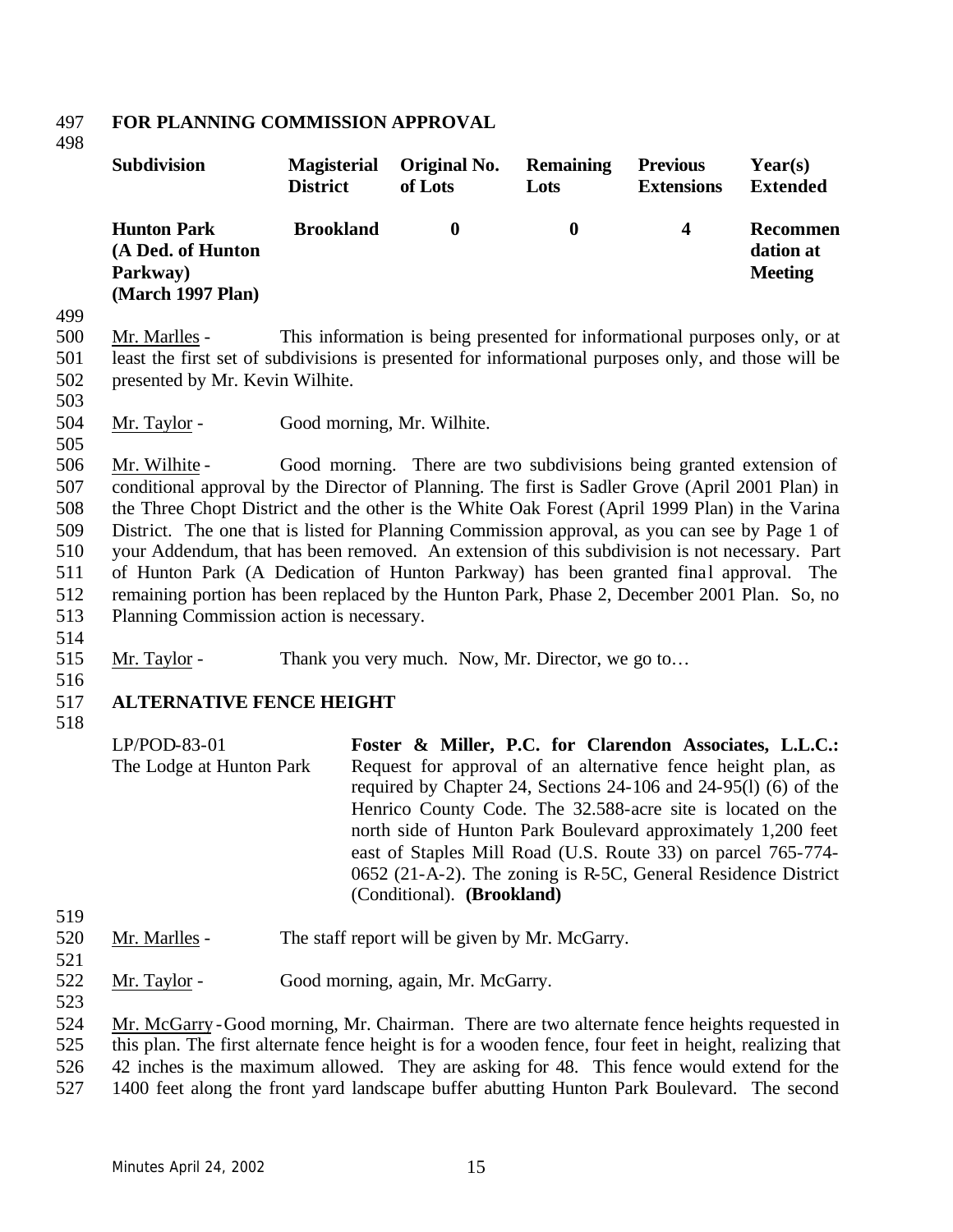alternate fence height is for an entry wall that is going to be eight feet in height that is going to be located in the entrance driveway median inside the project. That wall will be 16 feet in length. Staff does recommend approval subject to the annotations on the plans, standard conditions for landscape plans and the following condition No. 5 which reads: "The wooden fence location shall be approved with the landscape plan." I would be happy to answer any questions.

- 535 Mr. Taylor Are there any questions for Mr. McGarry?
- Mr. Vanarsdall I believe the wooden fence you said would be approved with the landscape plan.
- 

- Mr. McGarry -Location. This is giving them the approval to go with 48 inches.
- Mr. Taylor- Is there any other further discussion of LP/POD-83-01?

 Mr. Vanarsdall - I move the LP/POD-83-01, The Lodge at Hunton Park, alternate fence height be approved as recommended by staff, subject to the annotations on the plan, and standard conditions for landscape plans and added condition No. 5.

548 Mr. Archer - Second.

 Mr. Taylor - Motion made by Mr. Vanarsdall and seconded by Mr. Archer to approve LP/POD-83-01. All in favor say aye. All opposed say no. The motion passes.

 The Planning Commission approved Alternate Fence Height for LP/POD-83-01, The Lodge at Hunton Park, subject to the standard conditions for landscape plans, the annotations on the plan, and added condition No. 5 as follows:

5. The wooden fence location shall be approved with the landscape plan.

### **ALTERNATIVE FENCE HEIGHT**

LP/POD-70-98 Car Nation **Melissa Moes for Victor Moes:** Request for approval of an alternative fence height plan, as required by Chapter 24, Sections 24-106 and 24-95(1)(5) of the Henrico County Code. The .425 acre site is located at 7212 W. Broad Street on parcel 81-12-A-1A. The zoning is B-3, Business District **(Brookland)**

- 
- Mr. Marlles The staff report will be given by Mr. Michael Kennedy.
- 

 Mr. Taylor - Is there anyone in the audience who is opposed to LP/POD-70-98, Car Nation? No opposition. Mr. Kennedy.

- Mr. Kennedy Good morning, ladies and gentlemen. This request is for approval of Alternative
- Fence Height to allow an eight-foot high black vinyl chain link fence in the front yard along
- West Broad Street in front of the Car Man, which was approved as POD-70-98. The fence was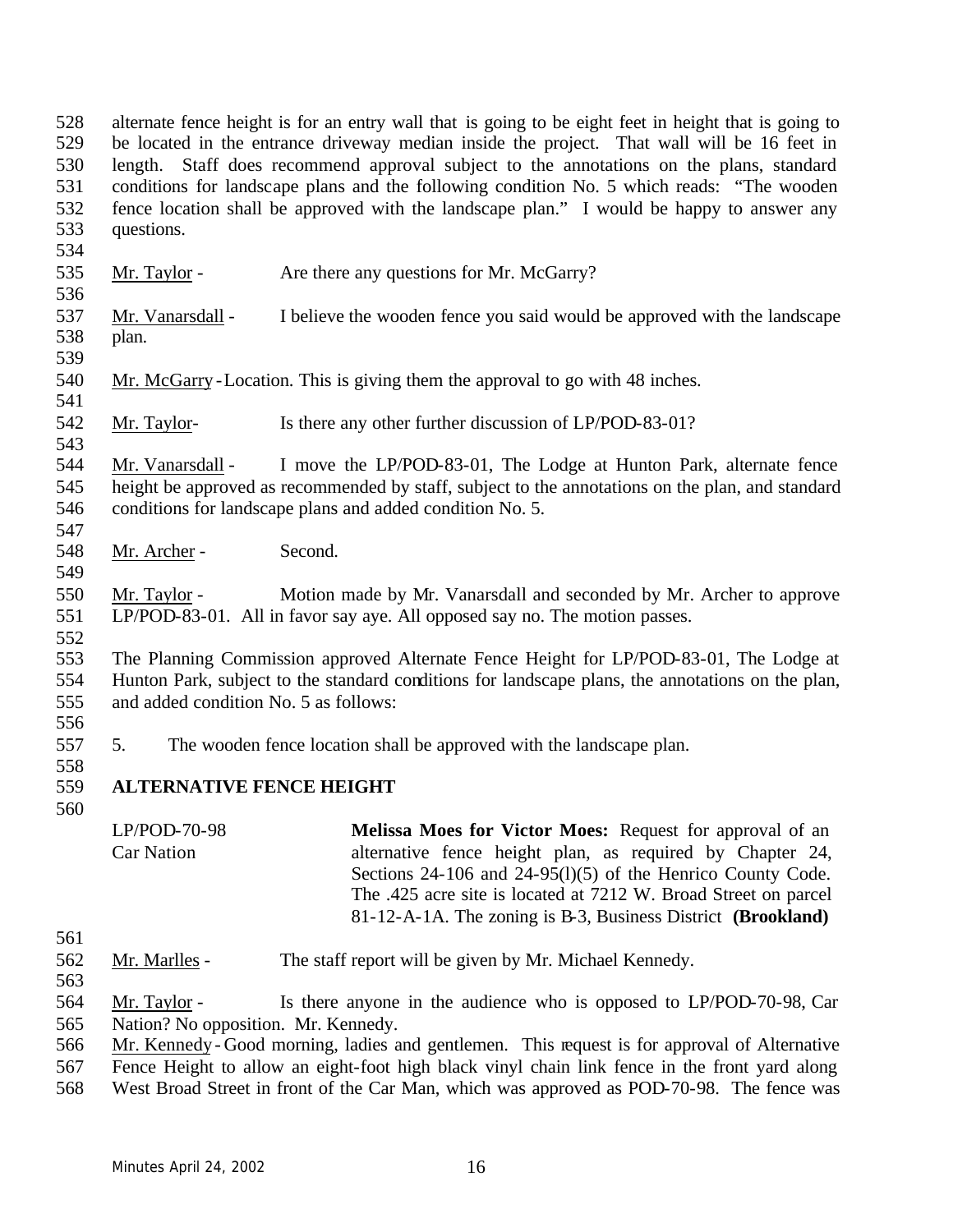installed without proper approvals and it was reported to our office, and now we are going through and they are requesting approval of an alternative fence height. Staff feels that the fence itself is inappropriate along Broad Street. It gives a negative appearance and has an inappropriate appearance, and, in addition, the traffic engineer has indicated that the fence itself impedes traffic circulation both on and off the site. Included in your package is a black and white photo, but there is a color photo on the screen now showing how the fence was already, the gate was already knocked down by a car. According to the applicant, the car was driving inappropriately anyway, but the fact is that it is a traffic impediment. The applicant has indicated the fence is necessary to protect their property from vandalism. They are a dealership. They have an active dealership across the street. They are using this location for the storage of vehicles basically, and according to them, they use it for sale by appointment only. It does not appear to be an unusual amount of criminal activity on the property. We have checked police records and we have asked the applicant if they have police complaints filed. They said basically that it has been vandalism and broken windows and things like that, that don't rate high priority and don't rate a lot of insurance claims. They just have to replace them themselves, so they don't have any real true records of those things. There are many car dealerships along Broad Street. We have done administrative amendments and amendments with the Planning Commission in recent months to a good number of the car dealerships. None have indicated similar problems, and there are car dealerships up and down Broad Street. Staff feels that this would set an inappropriate precedent for fencing of this sort along Broad Street, giving a very bad impression of this area, as far as safety. We feel that a video surveillance system would be more appropriate and would help identify those persons perpetrating the crimes that they are suggesting are occurring far too often on their site. So, with that, staff is recommending disapproval of the fence itself. As far as the alternative fence height and the fence, because there is a POD on this site, the fence is a feature of the site that needs to be approved, and we feel not only is the alternative fence height not appropriate, the fence itself is not appropriate. If you have any questions, I would be happy to answer.

Mr. Taylor - Thank you, Mr. Kennedy. Are there any questions from the Commission?

 Mr. Vanarsdall - We need to hear from the applicant. 

 Mr. Taylor - Please, sir, if you would come up to the podium and state your name for the record.

 Mr. Victor Moes - Good morning. I am Victor Moes. I am the owner of the Car Man. You talk about security on Broad Street, I was just meeting with some people from Crown and they have hired now a full-time police officer to watch their lot. They decided not to go with a fence, but they do keep a police officer there. He is there all night, something we couldn't afford. The main purpose of this fence is not so much to keep cars in and out, it is basically, my daughter-in- law works there some nights until midnight, and we've been for about 23 to 26 years on the other side, and it is amazing we have no problems on our side. We did have problems with stealing cars and we put up some poles, and that stopped that. On the other side, I guess you have your Taco Bell. Now, your Taco Bell had an armed robbery with two guys almost killed two weeks ago, at 3:00 in the morning. They pistol whipped them, tied them up, and we've had broken windows and radios stolen. Most of our problem started with being between these two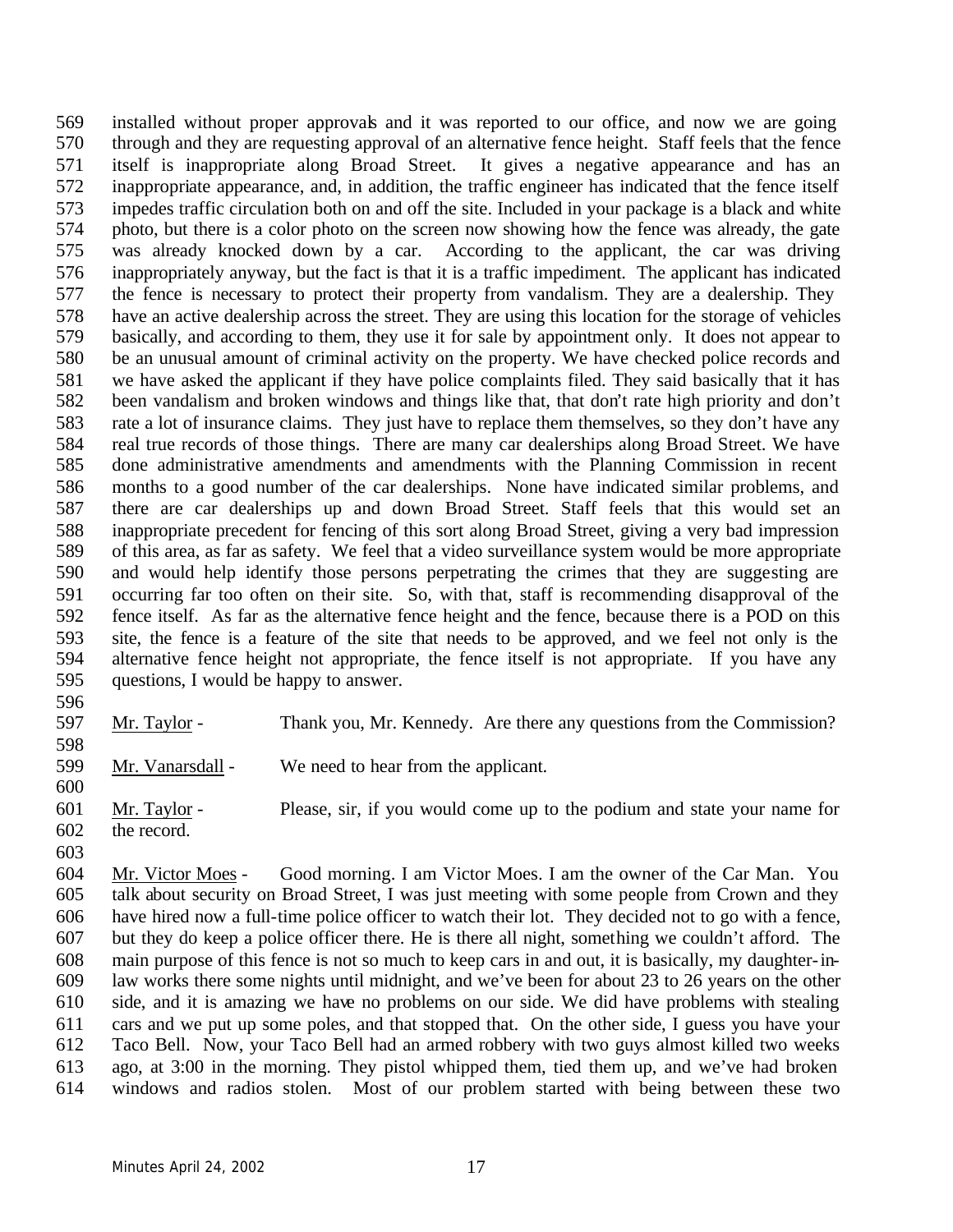restaurants. On one side you have Taco Bell and on the other you have the Subway. You get tour busses coming in sometime at 1 or 2 in the morning, and they will stop at Taco Bell and 50 guys will get off. Half will go to one restaurant and half to the other, and coming back and forth we find a few scratches and we store some pretty expensive cars there. Some of those cars are in excess of \$100,000, and, you know, the first reason we decided on a fence was to keep the people from walking between the restaurants. So I suggested to my son, I said, "Let's just put a fence up on the side, and then people will just walk along the sidewalk. They are not going to go into your property." And we decided with having my daughter-in-law work there some nights until 11 or 12:00 on the computers, for safety purposes, we don't want people with cars coming in and out of the lot. She can get in. The fence is going to be electric. Now, two weekends ago, I guess it was a drunk that ran through our fence, left marks from his car all over it. We reported it to the police and they said it was probably a drunk driver and he'd have to come through there pretty fast, because he did about \$3,000 damage to a steel post buried in the ground and whatever. But, there are many nights I work until 10 or 11:00 p.m. across the street, and I've got five or six different locations and businesses, restaurants and muffler shops on Broad Street, and they are all in Henrico County, and that is the only one we'd have ever had to put a fence up. And when you work on Broad Street at night, you'd be amazed at who walks up to you; not driving. At 11 or 12:00 at night, some are on drugs, some are drugged. I mean, it is, also, that hotel right down there, what is it? The Super 8. That is not exactly the best clientele maybe sometimes stopping in there in the evening, and we put up the fence, we hired, I think it was Hurricane Fence that did it, and we told that we wanted to copy the fence next to us. That is a storage and they have an 8-foot fence. What we didn't realize was that we, the fence, I think the County told us that you have to go to 42 inches once you pass the front of the building forward to Broad Street. And we spoke to Hurricane Fence and we assumed, being in the fence business, we just told them. It was \$10,000 to do that fence. Just like the County wanted that wall in the back. We built a serpentine wall for the neighbors for \$30,000. I don't think there is a serpentine wall on Broad Street from one end to the other. But that is what they wanted, so we gave them their wall. And, when we did the fence, it was basically for security. You talk about a camera. A camera is not going to help you if someone walks up on a young girl working at 11 or 12:00 at night in the office. And, of course, you are in the office with the doors locked. You get out. You get in your car and you leave, but it is a concern to me. I don't mind myself. I am there some nights until 2 in the morning working on cars, but it is different across the street, and we've called the police a number of times. We have had stolen radios, little things. We have a \$1,000 deductible, so half the time you don't even call the police. They are not going to get your radio back or fix your broken windshield. It is just, for some reason, that side between the restaurants and the hotel it is not your best part of town sometimes at 10 or 11:00 at night, and we thought the fence looked better. It was, again, the only fence I have got. I've got six locations and we have never put a fence up except there. Now, other dealerships have gone to hiring off-duty police officers at night, and it is, we just decided it would be easier to pay the \$11,000 and do a fence. Now if we put a 42 inch fence over there, as far as a car coming. Of course, that is going to stop a car. You can have a foot fence, and most people aren't going to jump it or cross it. The idea of the high fence is to basically keep out the people that you don't want coming in at night, and like my son said, if we have to go to a lower fence, maybe he'd put barbed wire on top of the fence. You know, at least to keep people out. I didn't want barbed wire. We are not running a prison. It is a car lot. But we have been in business 30 years and this is the first time we've had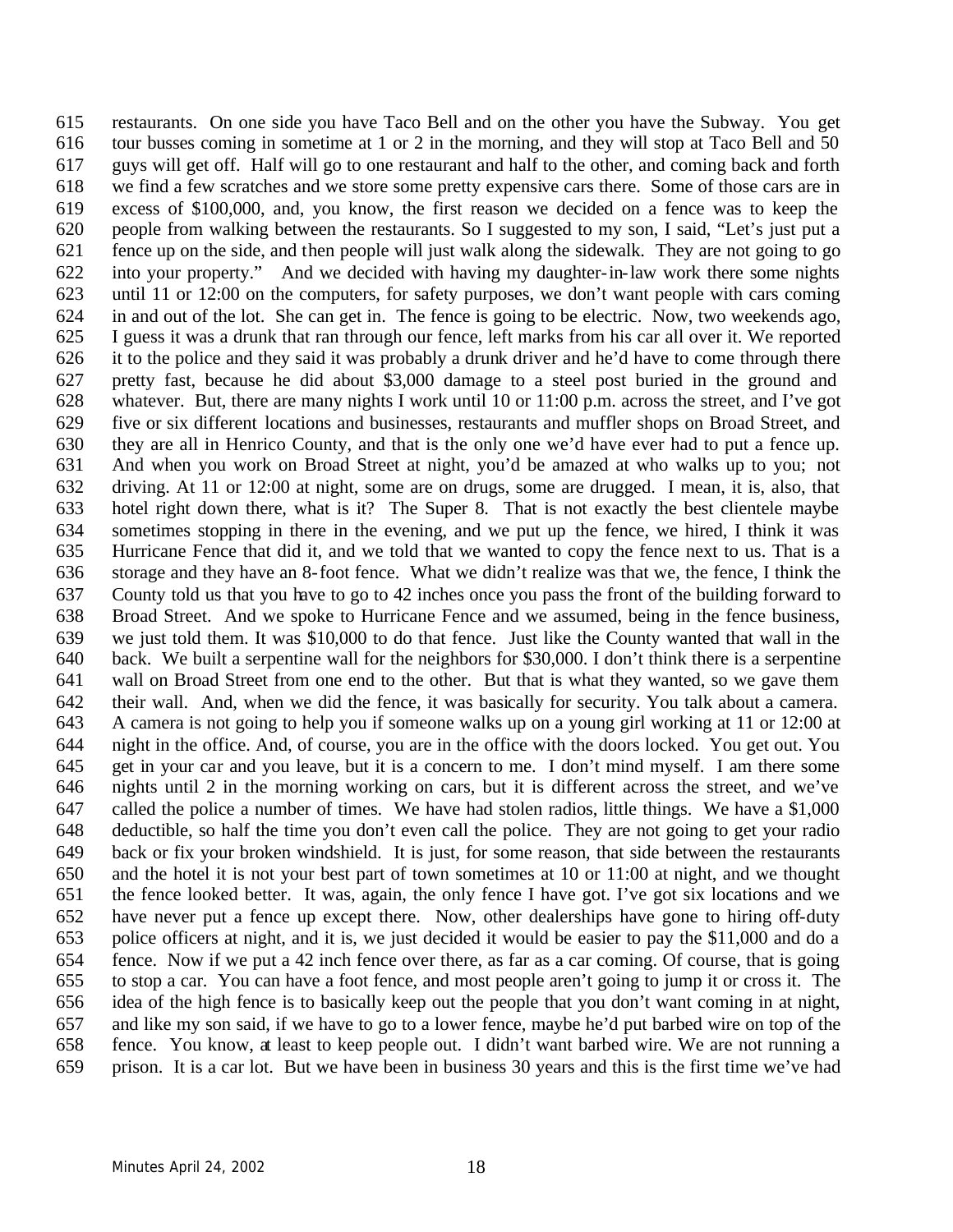to fence in a location, and it is, you know. I invite you guys to come work there a couple of nights until midnight. You will see what is on the streets. Mr. Vanarsdall - Mr. Moes, do you have this dealership open for the public? Mr. Moes - Yes. Anybody can walk in and buy a car. Most of the cars there, most of our business is internet. For the last two years we've become an Internet seller of cars. Mr. Vanarsdall - Do you have any repossessed cars on the lot? Mr. Moes - No. We don't finance. Mr. Vanarsdall - We went over to your lot and it has a big sign on it on the door that says if you have any interest in one of these vehicles to come across the street. Mr. Moes - Right. We have no salesmen at that site. Mr. Vanarsdall - And I questioned that, as far as back as when the wall that you mentioned was put up. I was there one Saturday, and the man doing the wall. I said to him, I wonder why there are so many vehicles around and a desk inside that looked like it came over with Noah. Mr. Moes - What did you say about that desk? Mr. Vanarsdall - There was a little old desk in there. The office was not – let me finish – apparently the office was not set up to do business, and the cars are already there. The wall had not been finished, so I wondered then why you wouldn't have the office stocked to where when your salesmen and sales manager came in, so I understand that it never did open as. Mr. Moes - Oh, yes we did. We are licensed by DMV. We had licensed salesmen there. We ran that as a retail operation for about a year. Then we switched over. Most of our business is Internet. If we sell 80 cars… Mr. Vanarsdall - When you changed it from being a retail operation, you then made it a storage lot, which was not intended. Mr. Moes - No. No. That it not storage. You can come in there and buy a car. We don't have salesmen there. I am the salesman across the street. But the sign says if you are interested in car over there, walk across the street and we'll come over and wait on you. Mr. Vanarsdall - That is my point. 701 Mr. Moes - Sure. 703 Mr. Vanarsdall - OK. Thank you.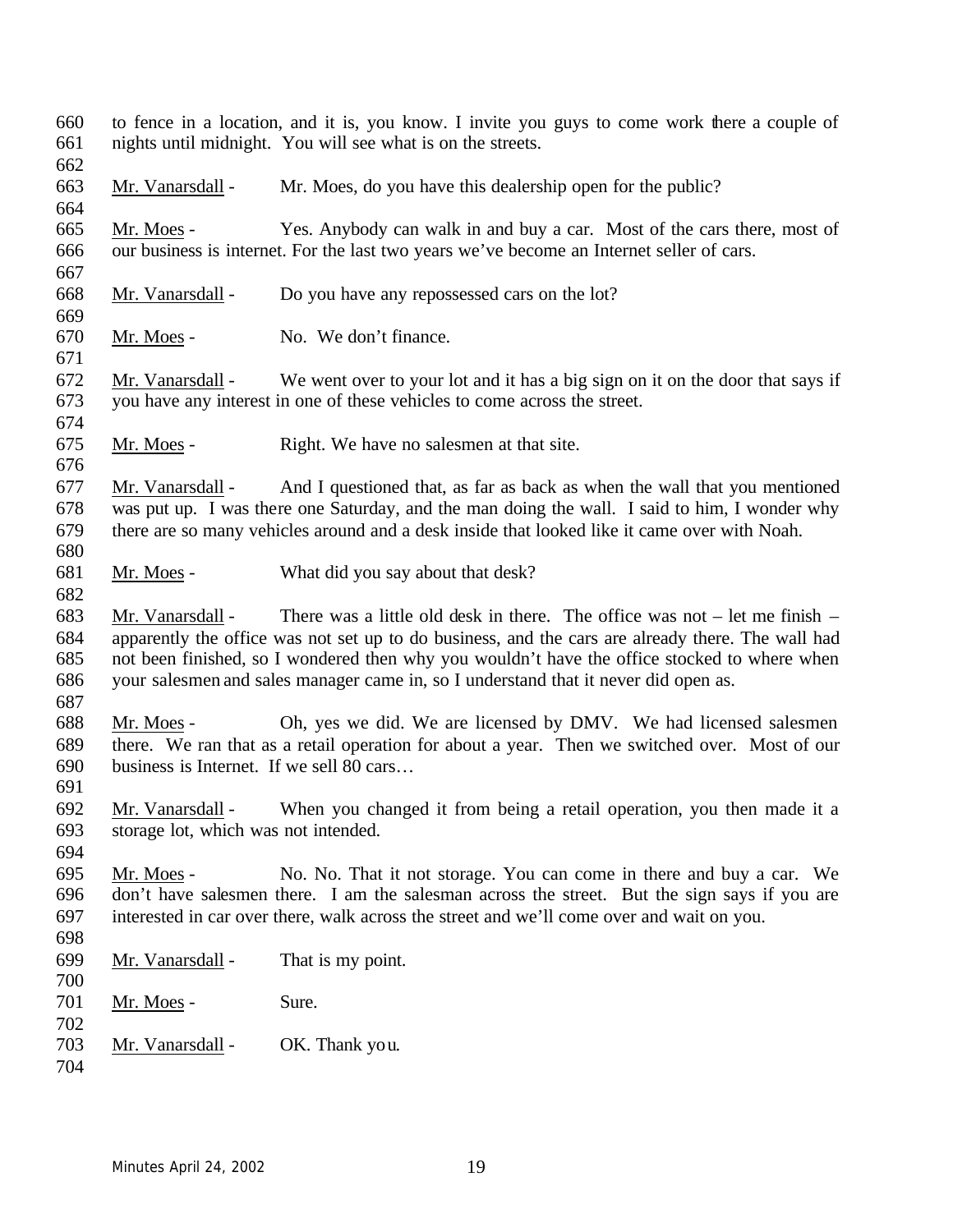- Mr. Moes Like I said, most of our business is Internet, which is a question my son came up with. We pay all these taxes on about \$10,000,000 worth of Internet sales in Henrico, yet if we ran them through our office in Hanover…
- Mr. Vanarsdall Yeah. Well I did not mean to get off on that, because that has absolutely nothing to do with the fence. I just wanted to know that for my own benefit.
- Mr. Moes I understand that. But it is, I understand the fence does not look as good as many that \$30,000 wall, but your daughter-in-law doesn't work there at midnight. Mine does.
- 

- Mr. Vanarsdall Well, you didn't voluntarily put up a wall, so don't mislead the Commission.
- Mr. Moes Oh, no. We originally were going to do the fence, and then we started with the neighbors, and I understand that when they hear used cars, they think we are all gangsters. So, we went ahead, in order to settle with everybody, we did the serpentine wall. And I have not seen many serpentine walls. I live in a fairly nice home. My house doesn't have a serpentine wall. I've got a little gate, but it is, to say that is a safe part of Broad Street at night, you know. It is not. Not when you leave people working there until midnight.
- 

- Mr. Marlles Mr. Moes, do you know if your fence contactor checked with the County to get the proper permits?
- Mr. Moes The guy concerned me. My son dealt with, I want to say Hurricane, and I asked him, and he said that he's never gotten a permit. He says you don't need a permit to build a fence. I said that the County is complaining that it is too high. And, you know, luckily we haven't paid them 10 cents of that \$11,000. I'm a little concerned. I said to him that you are in the fence business. We sell cars.
- 
- Mr. Marlles Normally the contractor is responsible for making sure that they obtain the appropriate approvals and permits from the locality, so that may be a course of action that you can pursue.
- 
- Mr. Moes Sure. We knew it was supposed to be no more than 42 inches in the front and I assumed he would have told us we can't do 8 feet or 7 feet. We have got to do 42 inches, but he built the fence, and what we were waiting for was we're putting an electric motor on the fence so you can open it from the inside, and then we have all the fellows from the County come over and say, "Well, the fence is too high in the front, that once you pass the building, I think from the front of the building to the street, and then along the street, I think it is 42 inches." But, I am not in the fence business. I feel like I have gotten in the fence business, but why he didn't know that, I mean, Hurricane has been around forever. It is a little embarrassing, I guess, for 746 those guys.
- Mr. Archer Sir, have you thought of some other way of securing your business for the
- safety of your employee, other than having a fence out at the street?
-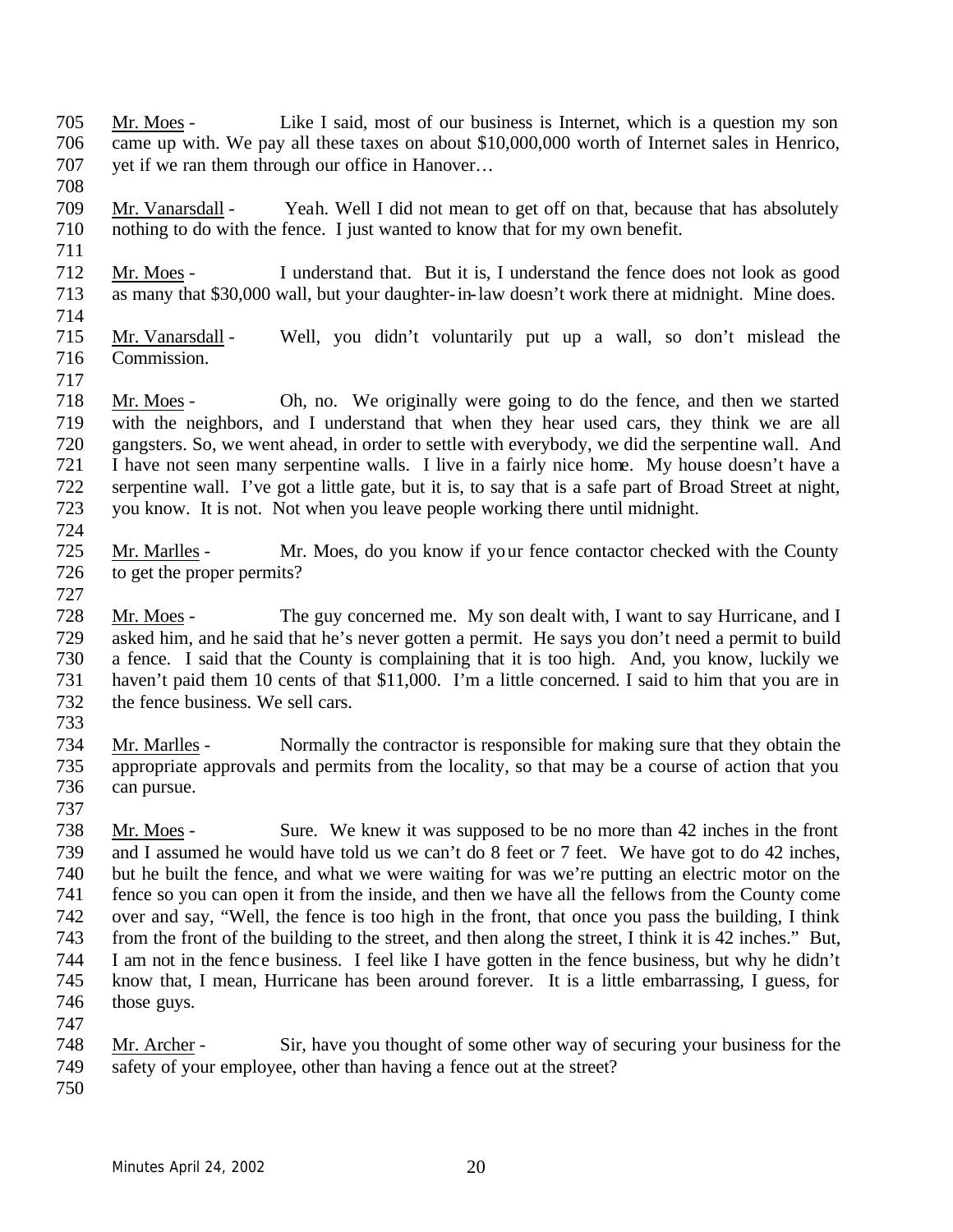Mr. Moes - I mean, you know, you work at a place at night and you come out of the door like the people next door. They walked out at 3 in the morning and two guys with pistols beat them up. That is 30 feet away from us, Taco Bell. It is like, we own a restaurant. We have a couple of restaurants on Broad Street and I am going around, I've told my guys that we just opened a pizza place in front of Sam's Club. And I told the guys at Apollo Pizza, Do not go out into the back anymore when you close up at 11:00, even though it is somewhat lit up." I said, "You come out the front where at least there is traffic. No one is going to jump you, so we are trying to put more lights up and, we had one of our employees killed at the Bullet's a couple of years ago. He came out at night, a young kid, 17, and got shot. Believe me, I didn't want to spend \$11,000 on a fence. It looked a lot nicer without the fence, but, you know, between securing the cars and the safety of the people in the building, that is what is has come to. In the old days when we used to close restaurants, local police would pull up until you closed it, and get in your car and leave. That really doesn't happen anymore. But, like I said, that is the first time we have ever put a fence up. We do have poles across the street we put up about 10 years ago, because they were stealing two cars a month. We put the poles up and that stopped the theft. Let's face it. If they want to steal a car, they will climb the fence, they'll jump it, like this guy. Somebody knocked the fence down. The police want to know was it someone maybe on the inside trying to get out. I said, "No, you can see the way the fence fell that they hit it coming in from Broad Street." But it is, and before we had the fence, and even now, because there is no longer a door in the front of the fence, the gate is gone, we get probably 20 cars a night coming through there thinking they can go through the back into Taco Bell, and I guess they missed the Taco Bell entrance and they don't want to go to Subway, so they turn - see there is a big ditch there with boulders, so then they back out and make the u-turn and go back to Taco Bell. You can almost stand there an just watch them. Sometimes it is funny. But you know, I have no problem if we've got to cut it down, the fence people said they will cut it down to 42 inches. They have just got to rework it with a saw and rebuild it. I know very little about fences. I only know it is a hassle. Believe me, it is more hassle since having a fence. I walk across the street ten times a day. I don't know why I don't build a door so I can walk directly across the street. 

- Mr. Vanarsdall His time is up, if we are on the 10 minute limit.
- Mr. Moes Yes, I am long winded. You can tell I sell cars.
- 784 Mr. Jernigan - Mr. Moes, I will just say one thing. There's probably a lot of people on Broad Street that would like to have a 8-foot fence, but it is precedence thing, and I don't know if we want 8-foot fences all up and down West Broad Street, and I feel for you. I know your situation.
- 

- Mr. Vanarsdall Thank you.
- 791 Mr. Moes-<br>We offered to put landscaping in front of it. A fence is still a fence. I<br>792 understand that. understand that.
	-
	- Mr. Taylor Mr. Moes, with regard to the fence itself, the staff believes that really has a negative impact on the values, so am I correct that you would be willing to work with the staff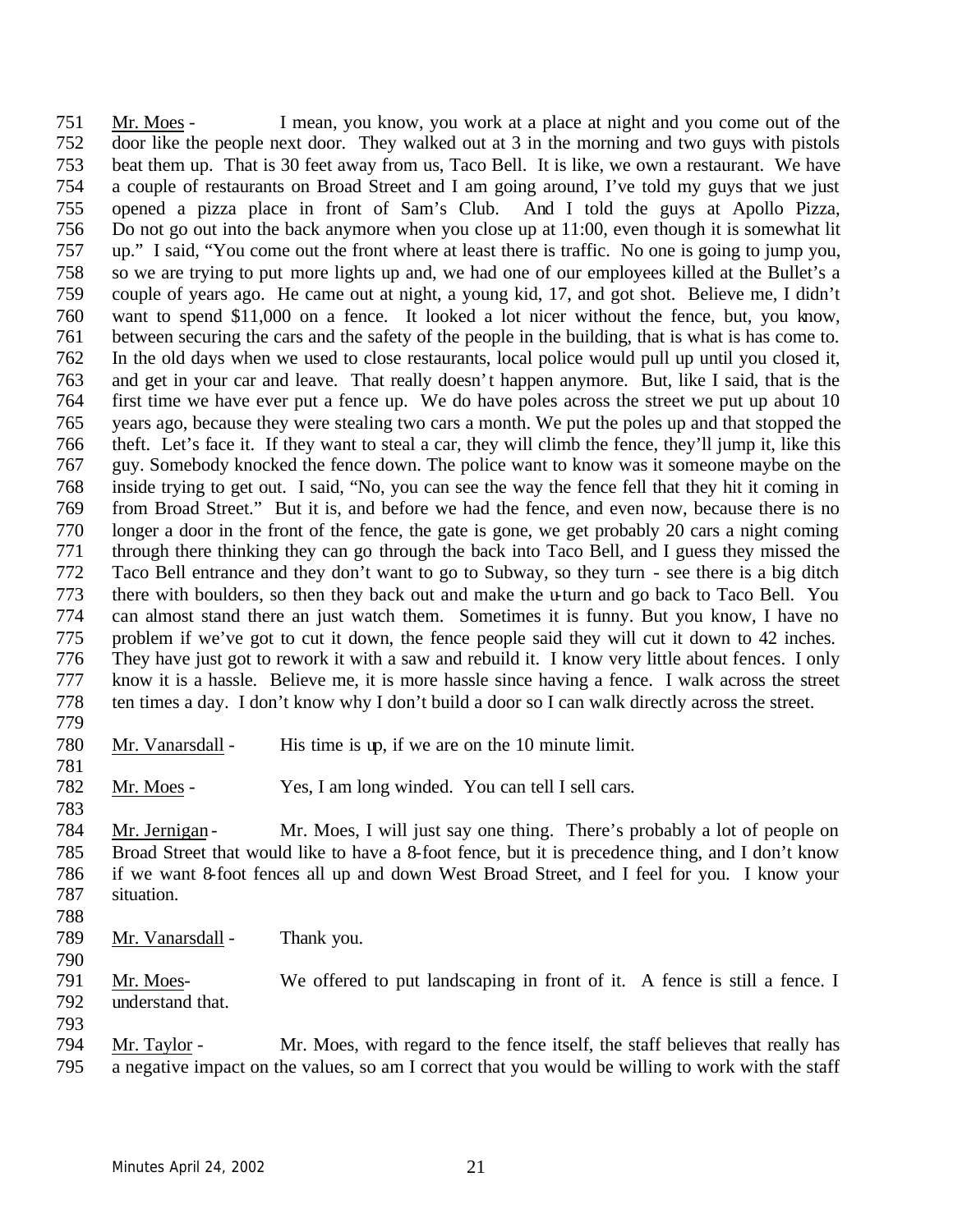- to come up with a fence that was appropriate to everybody and as well as, perhaps, your issue of installing lighting and cameras on the site to increase security.
- 

- Mr. Moes We have lights, a lot of lights. We don't have any cameras.
- 801 Mr. Taylor Is there, from your comments, I wasn't quite sure that the fence extends along the sides of your property.
- 

Mr. Moes - Yes, it goes from the front of Broad Street all the way to the back wall.

- Mr. Taylor And you would be willing to do something that is akin to your serpentine wall, but maybe a little bit less costly? And that was a Thomas Jefferson University of Virginia function and I understand it is really in for Virginia.
- 

810 Mr. Moes - I understand that.

- 812 Mr. Taylor But I think the thought here would be to work with the staff. They are concerned about appearance and work with the staff and come up with a fence that is both attractive to them and secure to you.
- Mr. Moes Keep in mind that same fence is across the street from me with barbed wire on it. It is next door. What is it, a storage facility? He's got an 8-foot fence and then about a foot and a half of barbed wire. The barbed wire to me looks like a regional prison, but they do 819 just because they don't want people climbing the fence. Has the staff seen that?
- 821 Mr. Vanarsdall Mr. Kennedy, do you want to say something?
- 823 Mr. Taylor Thank you very much, Mr. Moes. Mr. Kennedy, resolve this for us.
- 825 Mr. Kennedy I will try. We feel that the fence itself isn't appropriate. I am not sure how to make something aesthetically appropriate if it is a chained-link fence along Broad Street. It just again sets a precedent and makes it look like a jail, and the more jail-like it looks, the more problems we incur, such as there are certain things that you don't do. It is like when you have a shopping center, the first thing you don't get is a check cashing business, because you are attracting problems. It is the image that you create. And you know, if you have a check cashing business in a shopping center, usually it is on the way down hill. And what we don't want to do is give the impression that Broad Street is on the way down hill. This is a very active section of Broad Street. It is very well occupied. The businesses are occupied there, and we don't have closed businesses. It is pretty active, so we don't think that giving that sort of impression is appropriate. As far as, part of the problem is that even if we could come up with something that was decorative, something wrought iron with brick columns to provide a sense of security, the fact is that the gate itself is an issue, how he is securing it, because it is actually at a driveway, at a light. It is not at any other place. It becomes a traffic problem. He, himself, admits that people use it to turn in inappropriately. Well, they turn in inappropriately, a black fence, you know, they are going to hit it. You know, inappropriately, but they are going to hit it and there is going to be an accident, but they are going to hit it. And we just can't really encourage that sort of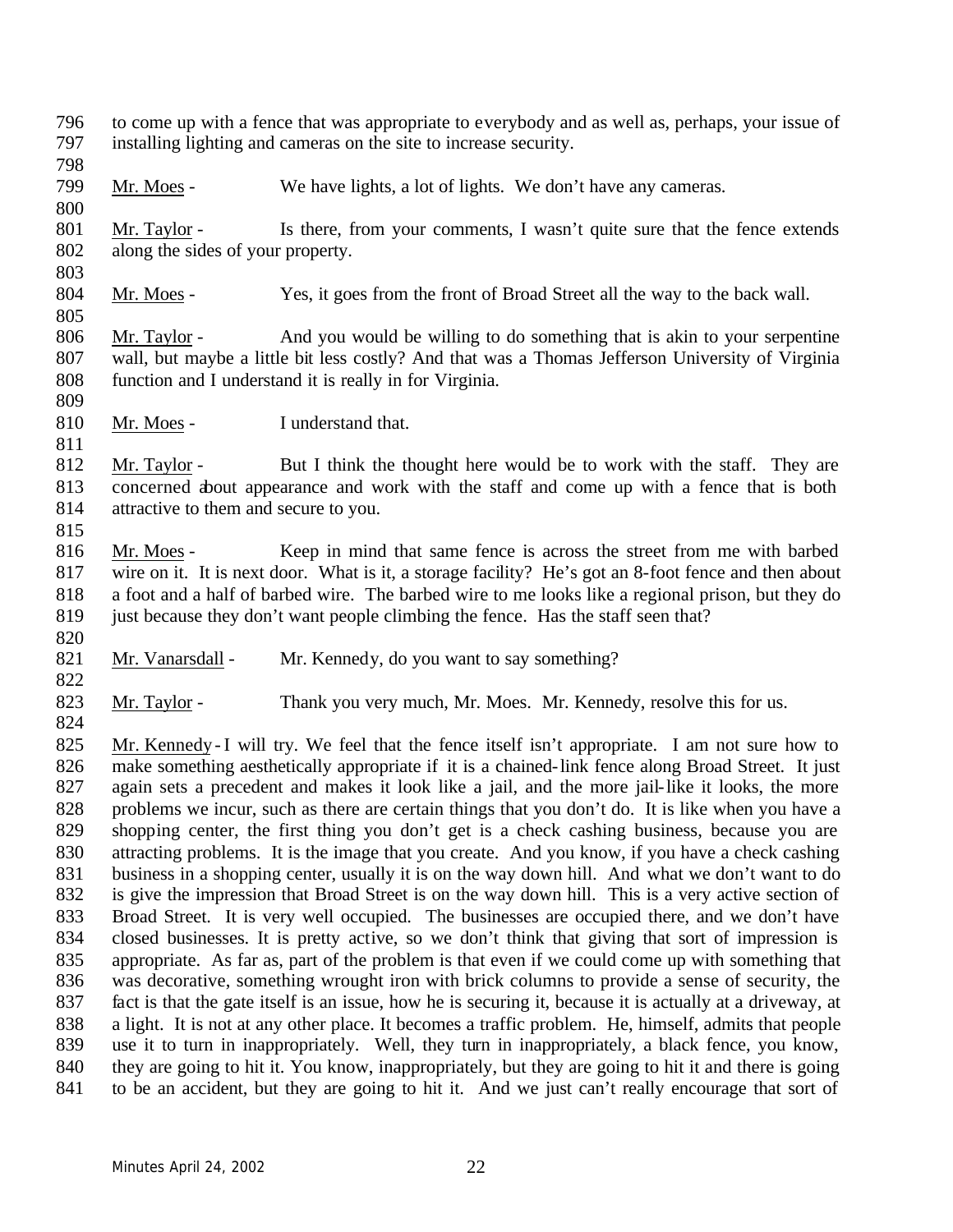safety hazard on Broad Street. Both the traffic engineers feel strongly about it. I am sure VDOT would also, although VDOT hasn't responded to us. They are late in their comments, but would have the same opinion. So, a gate in itself is not appropriate. So, there are a lot of things that go into this, and I'm not sure what sort of direction the Planning Commission has, but the direction that staff has is that more lighting, active use of the property and security cameras would be the most appropriate way. There are other ways of putting in some alarm systems that if he wanted to, he may want to take into account, and that is the way to deal with it.

850 Mr. Taylor - Thank you, Mr. Kennedy.

 Mr. Vanarsdall - Thank you, Mr. Kennedy. I am ready for a motion, Mr. Chairman, if nobody else has anything.

Mr. Taylor - I think we are finished, Mr. Vanarsdall. We would enjoy a motion.

 857 Mr. Vanarsdall - I will start from the beginning when Mr. Moes wanted this lot or owned a lot and wanted to develop it, he did not volunteer to put up that big, pretty wall. We asked him to do that. The attorney asked him and he did, and then before it was supposed to be erected in the beginning to protect the citizens behind it. It was not. The surveyor went over there and tore down what vines the man behind him had and it wasn't, it didn't mean anything to whoever did all of that, but it meant a lot to the people who had lived back there for years, because they had people coming through their yard going on Broad Street, and so the wall was put up, and then 864 they tried to, they came back for a request to make it a straight wall, and I couldn't do that, and a wall was put up and both ends were left open and traffic was still coming through. I went back and asked them to put up a wrought-iron fence at each end, which he finally did, and then, as I 867 said earlier, I noticed it didn't look like it was ever going to be any activity there. Mr. Moes said it was for a year, and so then we think everything is all right, and all of a sudden this fence is erected, and as far back as I can remember, people have been breaking into cars on Broad Street. That is why we have all of the dealerships on Broad Street. We don't have them up and down Staples Mill Road or Monument Avenue. That is where they should be, and people have been stealing cars since the beginning of time, and there are other ways, as Mr. Kennedy suggested, to put up cameras or do something. Think of what Broad Street would look like – in the last few 874 years, every piece of property that is zoned that you can put an automobile on  $-$  it seems like somebody has leased them and put them on it. They even put one next door to Arby's, which is about as out of place as another Arby's that would be there. And so, think about all of the places up and down there, if they had a fence and how it would look. It would look like a prison or something. So, and the other thing is that, as Mr. Moes said, he didn't know he needed a permit. When you are in doubt, you ask. And then the drunk driver, that is the perfect example of what we are talking about. A drunk driver has already hit the fence or maybe a speeding driver. So, to me, that is a safety factor, and the fence shouldn't be there at all. The gate, I believe, Mr. 882 Kennedy told me that VDOT would be against the gate to start with, and so, I am going to follow the advice of staff and recommend denial of this request for the fence. And it is because of the safety and welfare of the citizens is the main thing, and our goals, objectives and policies that we have governing a lot of things in the County. And so, therefore, I recommend denial.

887 Mr. Taylor - Thank you, Commissioner Vanarsdall. Is there a second?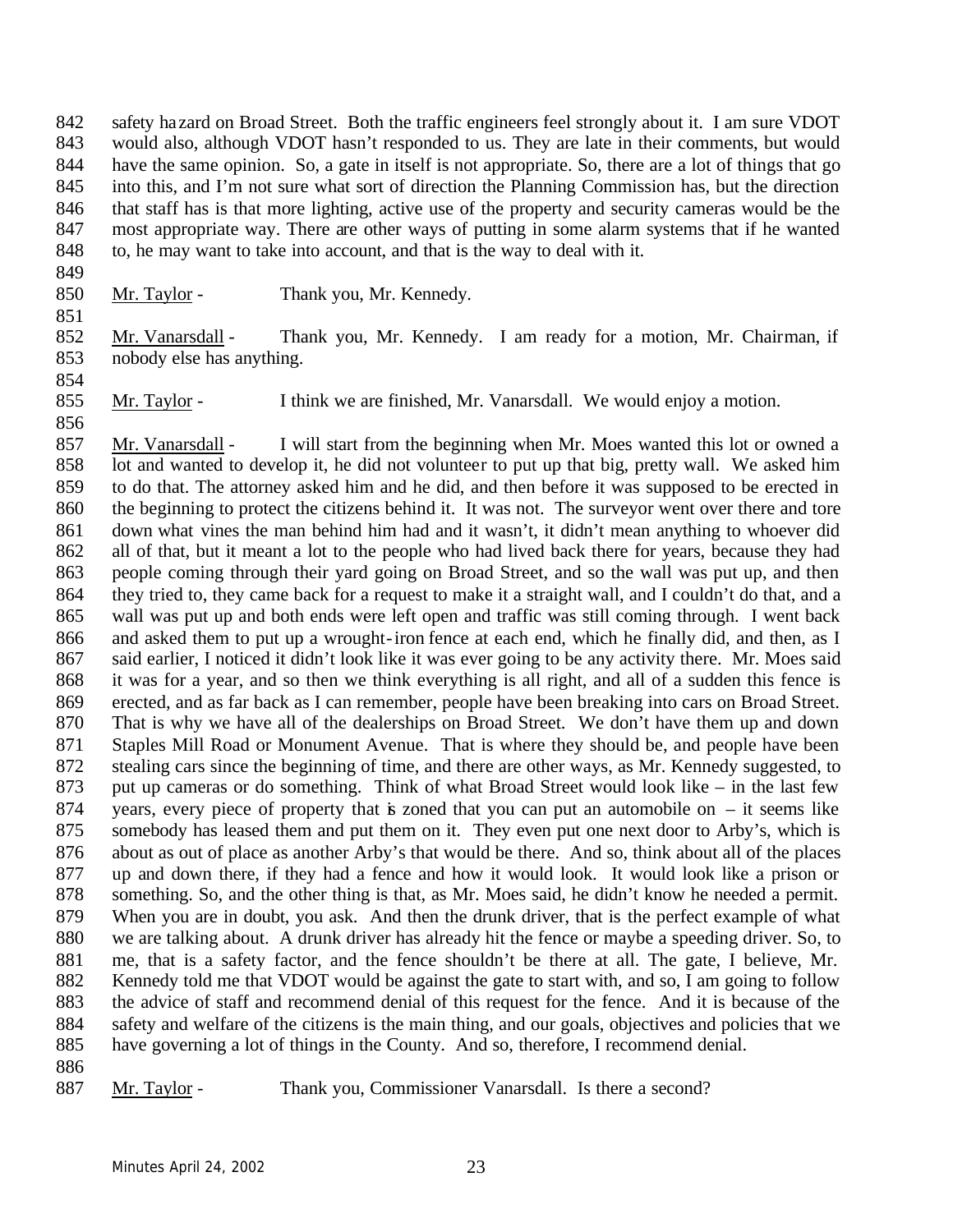| 888 |                  |                                                                                           |
|-----|------------------|-------------------------------------------------------------------------------------------|
| 889 | Mr. Archer -     | Second, Mr. Chairman.                                                                     |
| 890 |                  |                                                                                           |
| 891 | Mr. Taylor -     | Motion made by Mr. Vanarsdall and seconded by Mr. Archer to                               |
| 892 |                  | disapprove LP/POD-70-98, Car Nation. All in favor say aye. All opposed say no. The motion |
| 893 | passes.          |                                                                                           |
| 894 |                  |                                                                                           |
| 895 |                  | The Planning Commission denied approval of the Alternative Fence Height for LP/POD-7-98,  |
| 896 | Car Nation.      |                                                                                           |
| 897 |                  |                                                                                           |
| 898 | Mr. Moes -       | One question. A 42-inch fence, does that need a permit?                                   |
| 899 |                  |                                                                                           |
| 900 |                  | Mr. Kennedy - I'll answer your question in the lobby so we don't hold up the meeting.     |
| 901 |                  |                                                                                           |
| 902 | Mr. Vanarsdall - | Could we go ahead to the next case?                                                       |
| 903 |                  |                                                                                           |
| 904 | Mr. Taylor -     | We will go on to the next case. If you could, we will just go on to the next              |
| 905 | case.            |                                                                                           |
| 906 |                  |                                                                                           |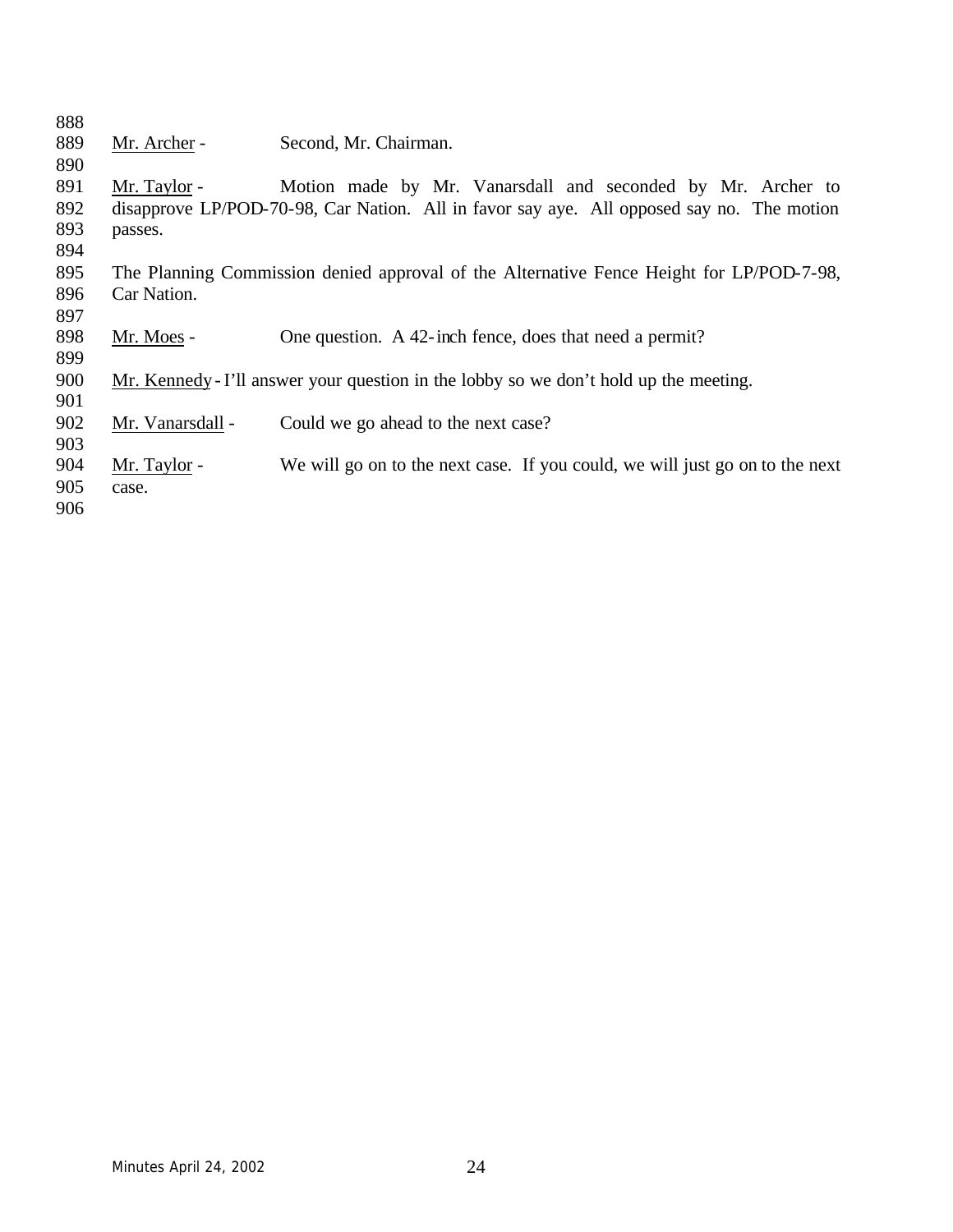### **PLAN OF DEVELOPMENT**

POD-22-02 Bank of America – Westgate @ Wellesley **TIMMONS for Wellesley Centre, L.C. and Trammell Crow Company:** Request for approval of a plan of development, as required by Chapter 24, Section 24-106 of the Henrico County Code to construct a one-story, 4,800 square foot bank building with drive-thru facilities. The 1.60 acre site is located at the southwest corner of W. Broad Street (U.S. Route 250) and Westgate Parkway (private) on part of parcel 737-762-4724 (36- A-49A). The zoning is B-2C, Business District (Conditional) and WBSO (West Broad Street Overlay District). County water and sewer. **(Three Chopt)**

 Mr. Wilhite - Thank you, sir. In your packet, your original packet, there is a revised plan included. It had not undergone staff review. This plan was submitted to address the concerns staff had with the entrances to the interior drive. Those changes to those interior entrances have been looked at by staff and we find them acceptable. There has been discussion over the last few days about the treatment of the 50-foot buffer along West Broad Street. What will occur is that the developer will save the existing trees over six inches in caliper along West Broad Street, except for a section of about 10 feet, which needs to be graded adjacent to the curb and gutter on the site. Architectural plans are included in there, also the only recommendation that staff has is that the color of the materials match the existing Westgate I and Westgate II Office Buildings. I know of no opposition by the applicant to staff's recommendation. We do recommend approval.

921 Mr. Taylor - Thank you, Mr. Wilhite. Are there any questions of Mr. Wilhite? There being no questions, I move approval of POD-22-02, Bank of America – Westgate @ Wellesley, subject to the annotations on the plans, standard conditions for developments of this type and additional conditions Nos. 23 through 31.

926 Mr. Vanarsdall - Second.

 Mr. Taylor- Motion made by Taylor and seconded by Mr. Vanarsdall. All in favor say aye. All opposed say no. The motion is approved.

931 The Planning Commission approved POD-22-02, Bank of America – Westgate @ Wellesley, subject to the annotations on the plans, standard conditions for developments of this type and the following additional conditions:

- 
- 935 23. The easements for drainage and utilities as shown on approved plans shall be granted to the County in a form acceptable to the County Attorney prior to any occupancy permits being issued. The easement plats and any other required information shall be submitted to the County Real Property Agent at least sixty (60) days prior to requesting occupancy permits.
- 24. The developer shall provide fire hydrants as required by the Department of Public Utilities and Division of Fire.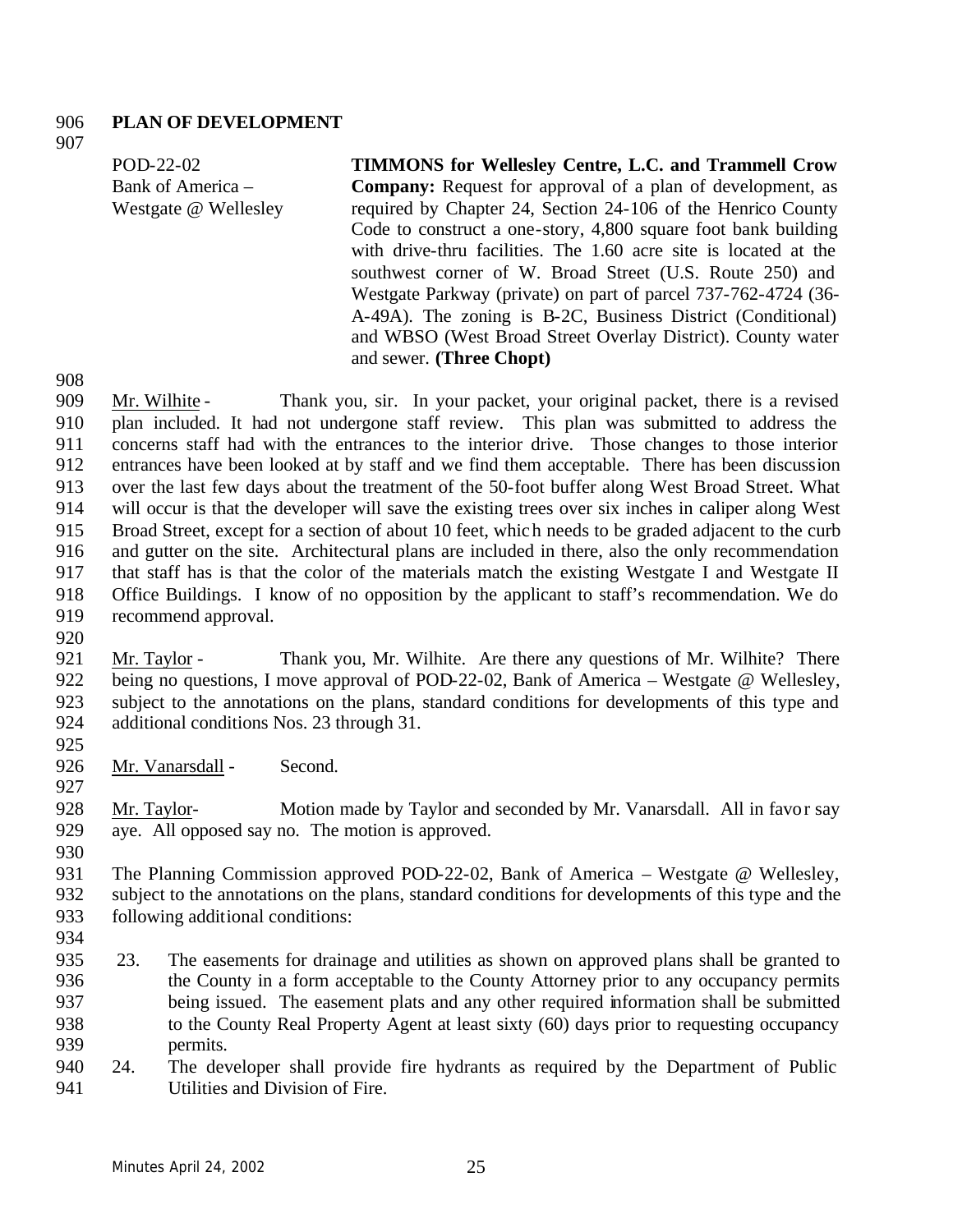- 25. A standard concrete sidewalk shall be provided along the west side of Westgate Parkway.
- 26. Outside storage shall not be permitted.
- 27. The proffers approved as a part of zoning case C-69C-95 shall be incorporated in this approval.
- 28. Deviations from County standards for pavement, curb or curb and gutter design shall be approved by the County Engineer prior to final approval of the construction plans by the Department of Public Works.
- 29. In the event of any traffic backup which blocks the public right-of-way as a result of congestion caused by the drive-up teller facilities, the owner/occupant shall close the drive-up teller facilities until a solution can be designed to prevent traffic backup.
- 30. Insurance Services Office (ISO) calculations must be included with the plans and contracts and must be approved by the Department of Public Utilities prior to the issuance of a building permit.
- 

## **PLAN OF DEVELOPMENT**

POD-25-02 BB&T 4799 S. Laburnum Avenue **TIMMONS for Parker, Pollard & Brown, P.C., BB&T, Bettye B. Watson, Thomas H. Robinson, William M. Shipman, Everette A. and Marie N. Felts, Ashby Milton Myers and Mary E. Short:** Request for approval of a plan of development, as required by Chapter 24, Section 24-106 of the Henrico County Code to construct a one-story, 5,268 square foot bank. The 1.42 acre site is located at the northeast intersection of S. Laburnum Avenue and Finlay Street on parcels 816-715-1082 (162-A-52), 815-715-9860 (162-A-56) and part of 816-715-1063 (162-A-56). The zoning is O-2C, Office District (Conditional) and ASO (Airport Safety Overlay District). County water and sewer. **(Varina)**

- 
- Mr. Marlles This is the case that was passed over originally on the Expedited Agenda. The staff report will be given by Christina Goggin.
- 
- 962 Mr. Taylor Good morning, Ms. Goggin.
- Ms. Goggin Good morning. Well, it appears that our opposition, but not necessarily our opposition has left. The gentleman and the lady that came up, Mr. Shipman and Mr. And 966 Ms. Myers live immediately to the east of the proposed site. What they came for today was to just insure that they were going to get a vinyl fence, and that has been worked out with the engineer and landscape architect and staff has made notes that they prefer vinyl over wood, and they are also concerned that proper buffering is going to be between them and the bank. We explained to them that there is a proffered 20-foot landscape buffer, a six-foot vinyl fence and a 10-foot transitional buffer. So they are going to be very well buffered. They were also concerned about lighting shining down into their lot and staff insured them that it would not happen, that landscape and lighting plan would have to come back before staff, and we wouldn't shine a light right into their house. We did offer, the engineer and I did offer to make the landscape and lighting plan No. 9 and 11 Amended, so it would have to come back in front of the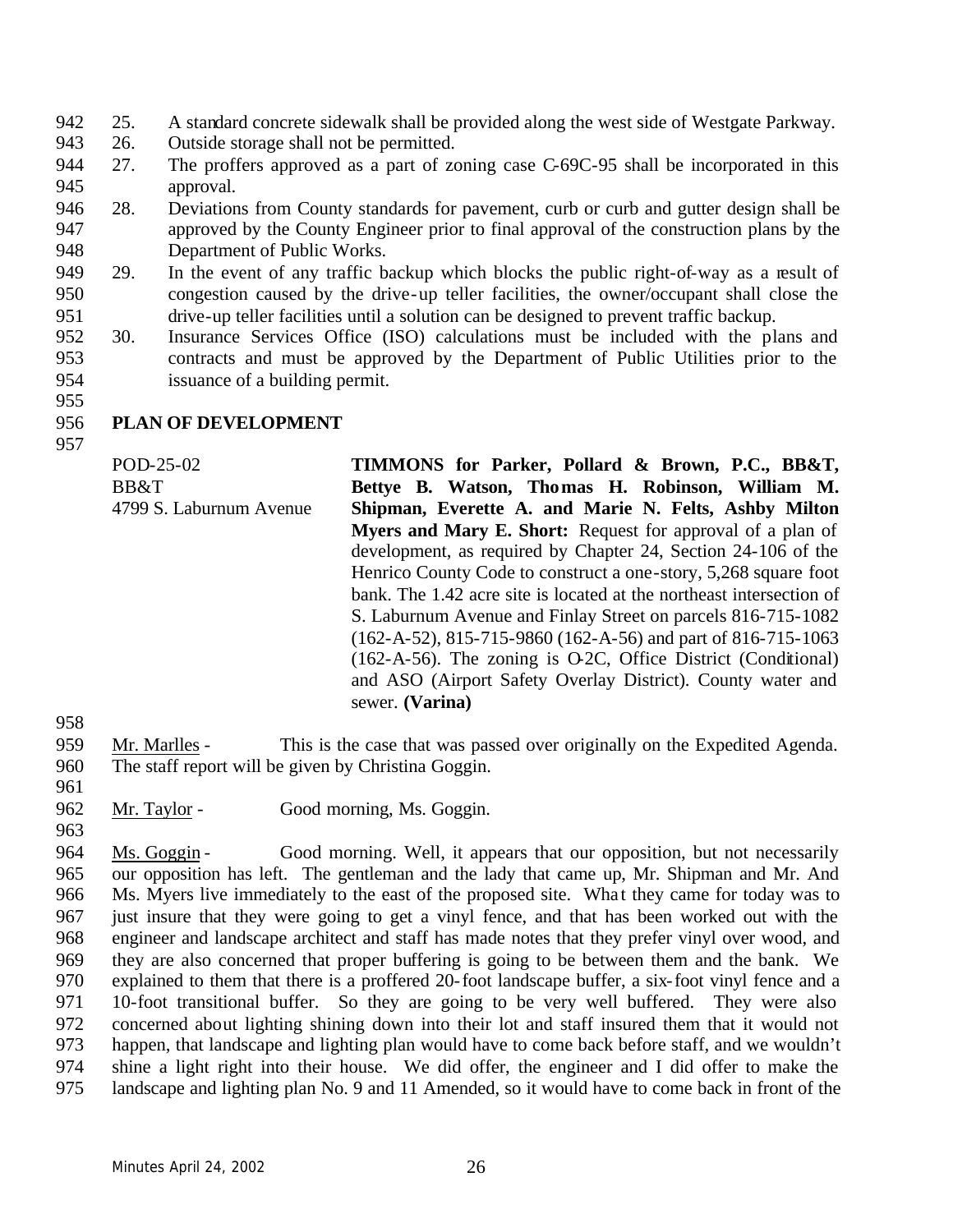Planning Commission and they didn't want to come back. They just requested that we work closely with them to make sure that what they want is met, and we agreed to do that. So, they left. They got our phone numbers, and we are going to work with them when it comes back for landscape and lighting. If there are any questions that I can answer, I will be glad to.

981 Mr. Taylor - Thank you, Ms. Goggin. I appreciate that. There being no opposition... 

983 Mr. Jernigan - Do we need to do No. 9 and 11 Amended or leave it like it is?

 Ms. Goggin - We offered like, we can amend it. You can come back, you can come in front of the Planning Commission, and they didn't feel there was a need to do that. They just requested that we work with them one on one.

989 Mr. Vanarsdall - What do you want to do?

991 Ms. Goggin - It is up to you, sir. 

993 Mr. Jernigan - We will watch out for them. 

995 Mr. Vanarsdall - If you think that there is any doubt, you should put No. 9 and 11 on it and you wouldn't have a problem with it. If you don't, you can leave it.

998 Mr. Jernigan - Well, let's do that and we will check it. OK, I know the representative 999 from BB&T is here. You don't have to come up, but I do want to thank you for – staff said you all were real easy to work with, stepped up to the plate. You have got a nice looking building and went beyond some the things that you had to do, so the County and Commission appreciate that. With that, Mr. Chairman, I'd like to make a motion to approve POD-25-02, BB&T, subject to the annotations on the plans, the standard conditions for developments of this type, and the following additional conditions, Nos. 23 through 34 with No. 9 and 11 Amended.

1006 Mr. Taylor - Second.

 Mr. Taylor - Motion made by Mr. Jernigan and seconded by Mr. Taylor to approve POD-25-02, BB&T, 4799 S. Laburnum Avenue. All in favor say aye. All opposed say no. The motion passes.

 The Planning Commission approved POD-25-02, BB&T, 4799 S. Laburnum Avenue, subject to 1013 the annotations on the plans, the standard conditions for developments of this type, and the 1014 following additional conditions: following additional conditions:

 9. **AMENDED** - A detailed landscaping plan shall be submitted to the Planning Office for review and Planning Commission approval prior to the issuance of any occupancy permits.

 11. **AMENDED** - Prior to the approval of an electrical permit application and installation of the site lighting equipment, a plan including depictions of light spread and intensity diagrams, and fixture specifications and mounting height details shall be submitted for Planning Office review and Planning Commission approval.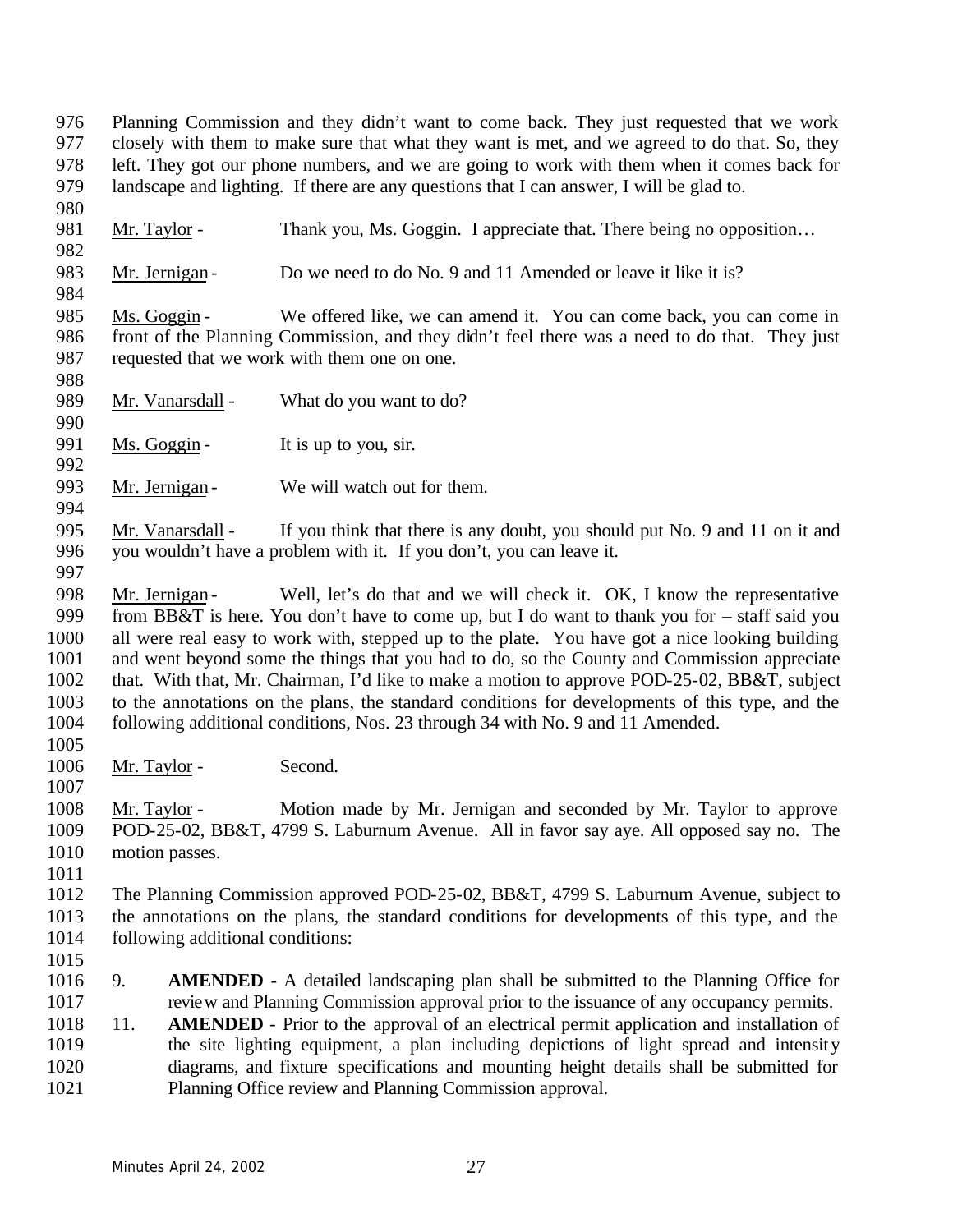- 23. The right-of-way for widening of S. Laburnum Avenue as shown on approved plans shall be dedicated to the County prior to any occupancy permits being issued. The right-of- way dedication plat and any other required information shall be submitted to the County Real Property Agent at least sixty (60) days prior to requesting occupancy permits.
- 24. The easements for drainage and utilities as shown on approved plans shall be granted to 1027 the County in a form acceptable to the County Attorney prior to any occupancy permits<br>1028 being issued. The easement plats and any other required information shall be submitted being issued. The easement plats and any other required information shall be submitted to the County Real Property Agent at least sixty (60) days prior to requesting occupancy permits.
- 25. The developer shall provide fire hydrants as required by the Department of Public Utilities and Division of Fire.
- 26. Employees shall be required to use the parking spaces provided at the rear of the building(s) as shown on the approved plans.
- 27. Outside storage shall not be permitted.
- 28. The proffers approved as a part of zoning case C-66C-01 shall be incorporated in this approval.
- 29. Any necessary off-site drainage and/or water and sewer easements must be obtained in a form acceptable to the County Attorney prior to final approval of the construction plans.
- 30. Deviations from County standards for pavement, curb or curb and gutter design shall be approved by the County Engineer prior to final approval of the construction plans by the Department of Public Works.
- 31. In the event of any traffic backup which blocks the public right-of-way as a result of congestion caused by the drive-up teller facilities, the owner/occupant shall close the drive-up teller facilities until a solution can be designed to prevent traffic backup.
- 32. Insurance Services Office (ISO) calculations must be included with the plans and contracts and must be approved by the Department of Public Utilities prior to the issuance of a building permit.
- 33. Approval of the construction plans by the Department of Public Works does not establish the curb and gutter elevations along the Henrico County maintained right-of-way. The elevations will be set by Henrico County.
- 34. The location of all existing and proposed utility and mechanical equipment (including HVAC units, electric meters, junction and accessory boxes, transformers, and generators) shall be identified on the landscape plans. All equipment shall be screened by such measures as determined appropriate by the Director of Planning or the Planning Commission at the time of plan approval.
- Mr. Marlles Mr. Chairman, that concludes our number of cases. We do have approval of minutes from the March 27, 2002 meeting.
- 1060 Mr. Taylor Are there any comments on the minutes?
- 1062 Mr. Jernigan Let's see, page 22, line 824. That should be Mr. Taylor, not me, that made that statement.
- Mr. Taylor Page 22, line 824, motion made by Mr. Jernigan and seconded by Mr.
- Vanarsdall. It was made by Mr. Taylor. Scratch out Jernigan and insert Taylor.
-